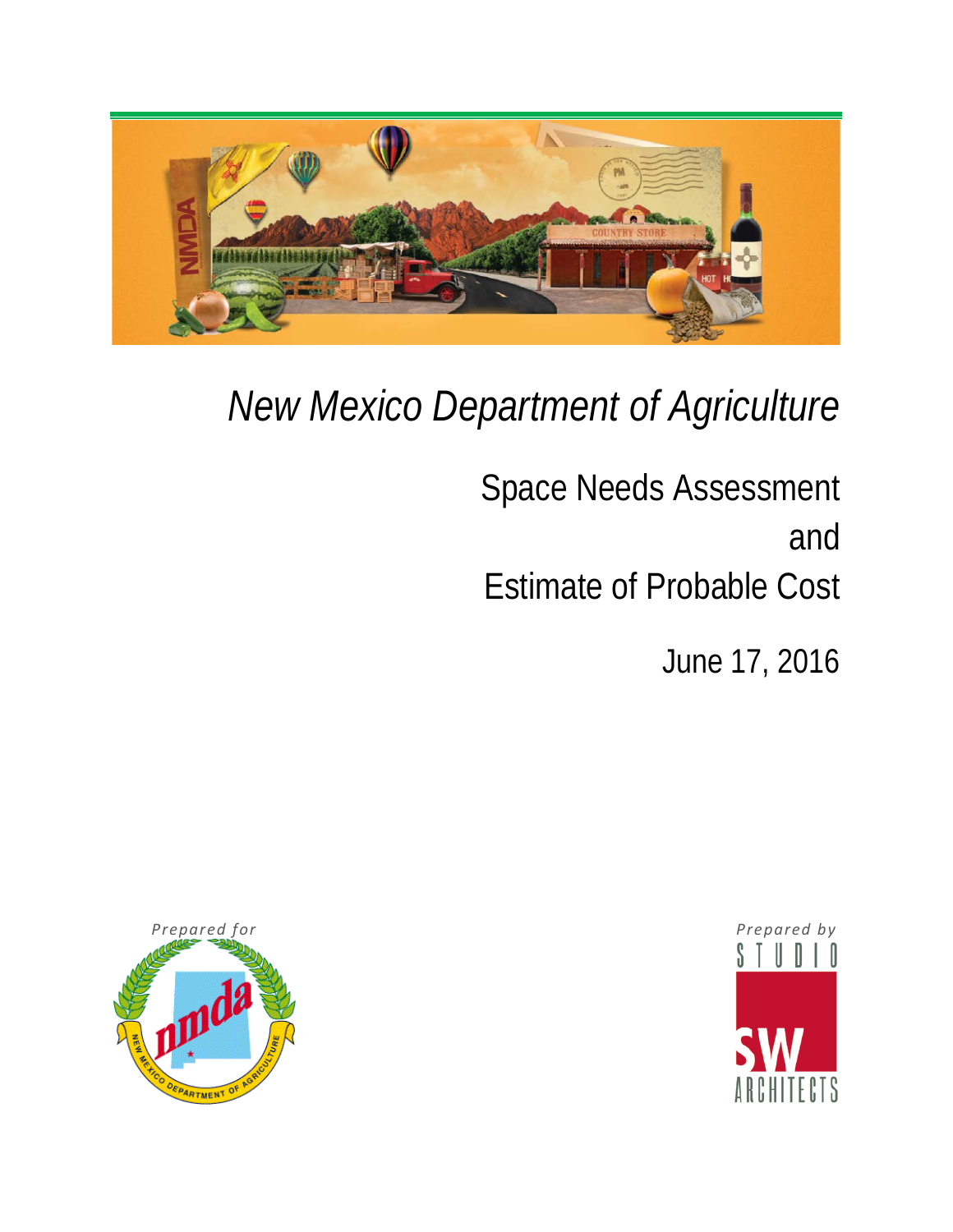

# **TABLE OF CONTENTS**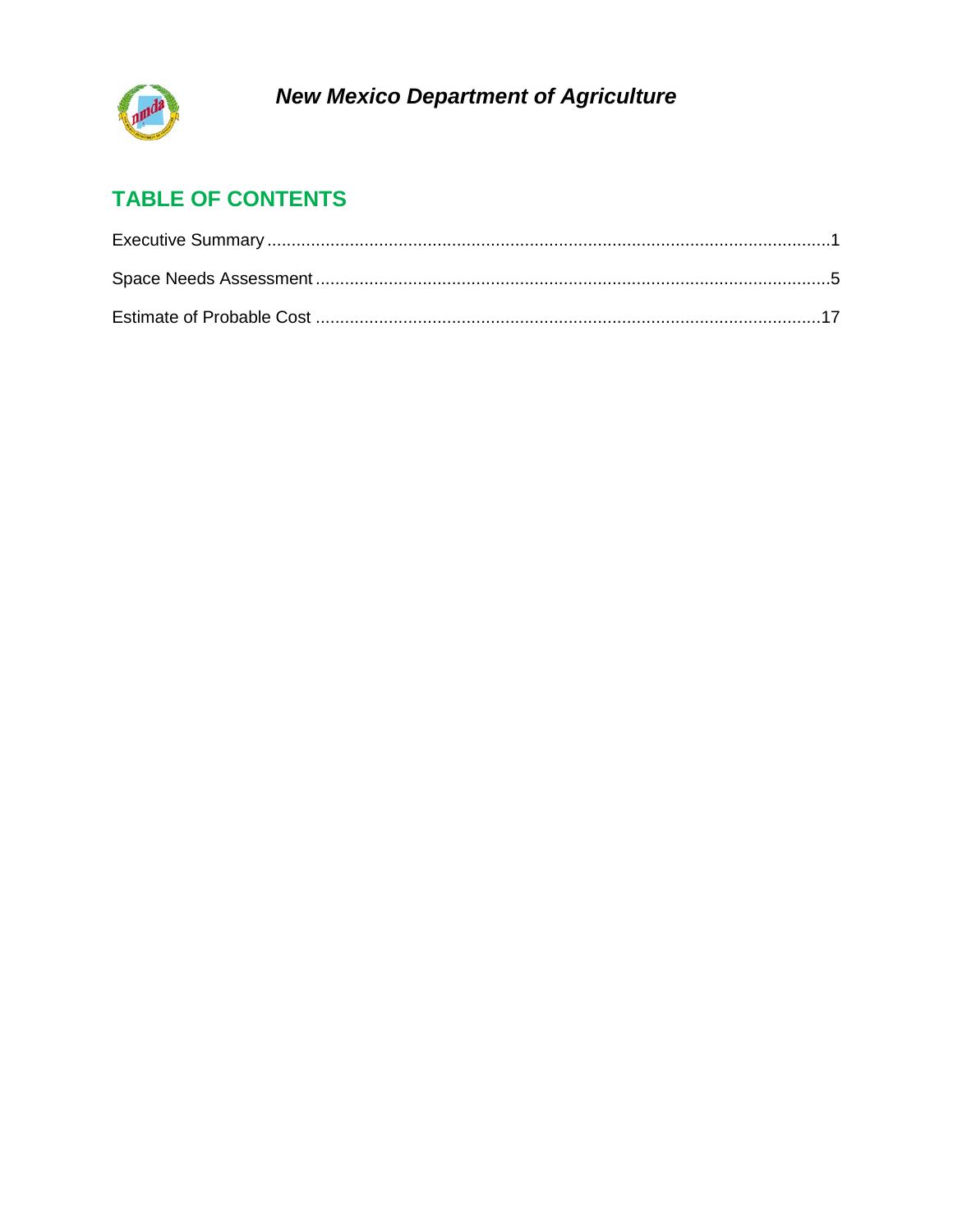

In December 2015, a series of meetings were conducted at the New Mexico Department of Agriculture (NMDA) Las Cruces District Office, located on the New Mexico State University campus in Las Cruces, New Mexico, with the Secretary of NMDA, the Director of NMDA, the Division Directors, and the various NMDA staff. The meetings were held to determine the spatial needs for the Las Cruces main facility, the Albuquerque District Office (ADO), and the Peanut Grading Station (PGS) located in Portales, New Mexico. Information was gathered at that meeting and subsequent communications and meetings. The first priority identified is the laboratories at the Las Cruces Office and the second priority is the Albuquerque District Office. The proposed NMDA addition and renovation to the Las Cruces and Portales facilities and the replacement of the Albuquerque District Office are envisioned to provide the necessary laboratory, technical, and administrative spaces for this economic development and regulatory agency.

The following document contains a Space Needs Assessment for all divisions at each facility as well as an Estimate of Probable Cost for new and renovation options. The Estimate of Probable Cost is the total budget cost. A 2.7% escalation factor has been added for two years from the date of this report. Soft costs (design fees, engineering testing, university fees, and furniture) are included. The Estimate of Probable Cost includes built-in laboratory casework and fume hoods. New specialized laboratory equipment is not included in the Estimate of Probable Costs.

# **NMDA Las Cruces District Office (Main Facility)**

The Las Cruces facility contains the main divisions of NMDA:

- Administration
- Information Technology (IT)
- Marketing Development (MD)
- Agriculture & Environmental Services (AES)
- Agricultural Programs & Resources (APR)
- Standards & Consumer Services (SCS)
- Shared Support
- Shared Building Support

The existing facility does not meet the spatial or technical requirements of the various divisions and administrative spaces. The adjacencies to other divisions do not promote an efficient working relationship. The current building is approximately 28,000 square feet. This study has identified that the current and future needs are 55,923 square feet. There is projected growth with the Federal Food Safety Modernization Act (FSMA) to be put on the individual states for implementation. This has substantially increased the growth of the Agriculture and Environmental Services (AES) and the Marketing Development (MD) Divisions.

The laboratory requirements and safety were identified as the highest priority. The current laboratories are fit into spaces which are undersized. The laboratories are not supplied with the current standards for heating, air conditioning, ventilation, or power requirements. The petroleum laboratory, which does various fuel tests, is located adjacent to offices without the proper fire separation walls. The building is not protected with a fire sprinkler system.

In addition to not meeting the square footage requirements, the building infrastructure (roof, electric, mechanical systems, plumbing systems, and fire alarm) are in need of repair, major upgrades, or replacement. A fire sprinkler system should also be installed in the facility.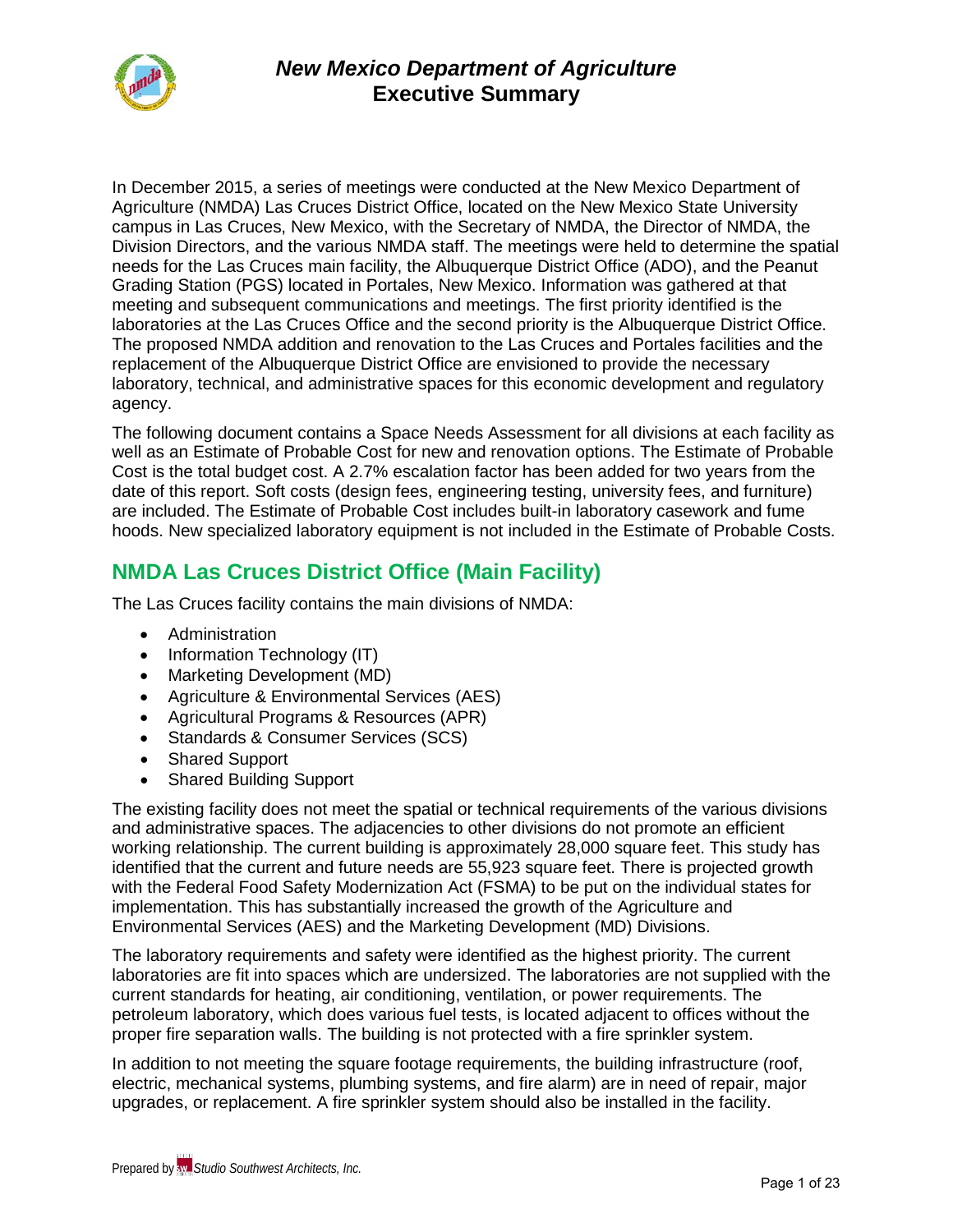

A partial list of additional items related to insufficient infrastructure and spatial requirements are:

- Lighting is not efficient in laboratory spaces that require natural or true lighting to conduct tests.
- There is a lack of power in a few areas and previous alterations and upgrades have not stayed current with the demand.
- The roof has been repaired and currently shows signs of leakage and major wear. The ceilings show evidence of previous roof leaks.
- The flooring in the laboratories is not up to current health standards.
- There are major structural cracks in some load-bearing walls due to foundation settlement.
- Most interior finishes are from the original construction over 40 years ago and are in need of repair or replacement. They have a dated appearance.
- The basement still contains large water storage tanks which were once used for storage for an active solar panel system. This system has been offline for years.
- The plan of the building as well as the infrastructure does not reflect any type of flexibility or organizational structure used in the design of today's similar buildings.
- Storage is undersized and does not meet environmental conditions or current codes and standards for many of the divisions.
- The conference rooms and office areas are also lacking adequate square footage.
- There is currently sufficient visitor and ADA accessible parking, but the site is not large enough to accommodate the required secure parking or the square footage for an addition.

**Recommendation**: The existing NMDA building should be renovated for the administration, IT, MD, APR, office support, and building support. The existing building has a better infrastructure system to renovate to support administrative/office functions rather than the laboratory functions. A new addition should be constructed for the laboratory divisions, AES and SCS.

The laboratory functions (AES and SCS) should be separated from the administrative functions of the other divisions. In the case of a severe emergency condition generated from the laboratory functions, the adjacent spaces to the labs could be rendered inoperative and not habitable. Therefore, a remote location for the laboratories and the safety of both operations is preferable.

The AES and SCS laboratories should be located close to the existing facility. The administrative functions of the AES and the SCS divisions should not be physically adjacent to the laboratory functions. These functions could be housed in their own structure or integrated into the existing renovated facility. See page 17 for Estimate of Probable Cost and pages 5 through 13 for Space Needs Assessment.

### **NMDA Albuquerque District Office (ADO)**

The Albuquerque District Office contains the following divisions of NMDA:

- Marketing Division Organic Inspector/Certifier
- Marketing Division Organic Advisor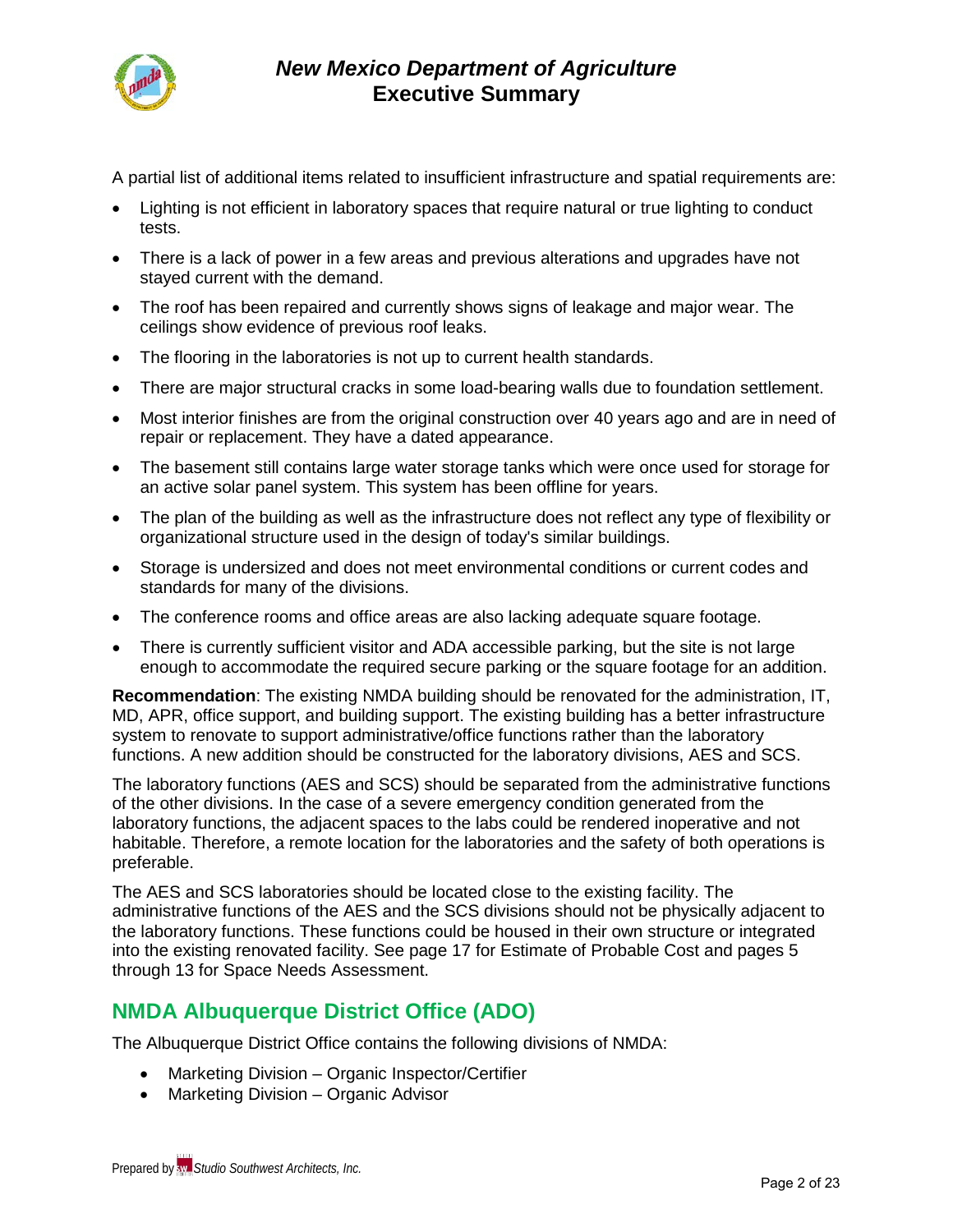

- Agriculture & Environmental Services (AES)
- Standards & Consumer Services (SCS)
- Information Technology (IT)
- Dairy
- Field Inspectors
- Administration Support

The existing facility contains 28% of the square footage required for the employees to properly function at their respective jobs. The construction of the existing building is an uninsulated concrete masonry building which lacks power, data, and mechanical infrastructure to support the current technical requirements. The building site is too small to accommodate a building addition. The existing building is 1618 gross square feet and the site is approximately .4 acres. The space needs assessment for this facility identifies 6096 gross square feet required. The building site is far less than an optimum site containing a minimum size of 2/3 acre, or preferably 1 acre, to provide enough space for the building, general parking, ADA accessible parking, secure parking, site walks, site setbacks, and landscaping. Another site item is the requirement for a semi-truck to have access and egress as well as a secure parking space.

**Recommendation**: NMDA should look for another state-owned facility for ADO which meets the building and the site square-foot requirements. The current site is not large enough to accommodate an expansion to the existing facility as well as the parking site accessibility issues. See page 17 for Estimate of Probable Cost and pages 14 and 15 for Space Needs Assessment. If another state-owned facility is not available, then a new adequate site should be chosen and a new building constructed. This report has used the new construction for estimating purposes.

### **NMDA Peanut Grading Station (PGS)**

The Peanut Grading Station (PGS) is located in Portales, New Mexico. The PGS contains the following divisions of NMDA:

- Marketing Division (MD)
- Agriculture & Environmental Services (AES)
- Standards & Consumer Services (SCS)
- Information Technology (IT)
- Dairy
- Field Inspectors
- Administration Support

The existing facility operations have increased in the past few years and now the existing building square footage is 65% below what is required. The existing building has 2425 gross square feet. The space needs assessment identifies the need for 6839 gross square feet. The increases in the number of full and part time employees, specialized storage areas for quantity of product, equipment storage, production/grading areas, and the number of NMDA Divisions using the facility all contribute to the need for additional square footage. The mechanical system is not able to provide the ventilation/exhaust required, especially for the fine dust particles produced in the grading and processing. The electrical system is not adequate for the loads produced by all the equipment. The site is large enough to accommodate an addition to the building as well as the vehicle, truck, and ADA accessible parking requirements.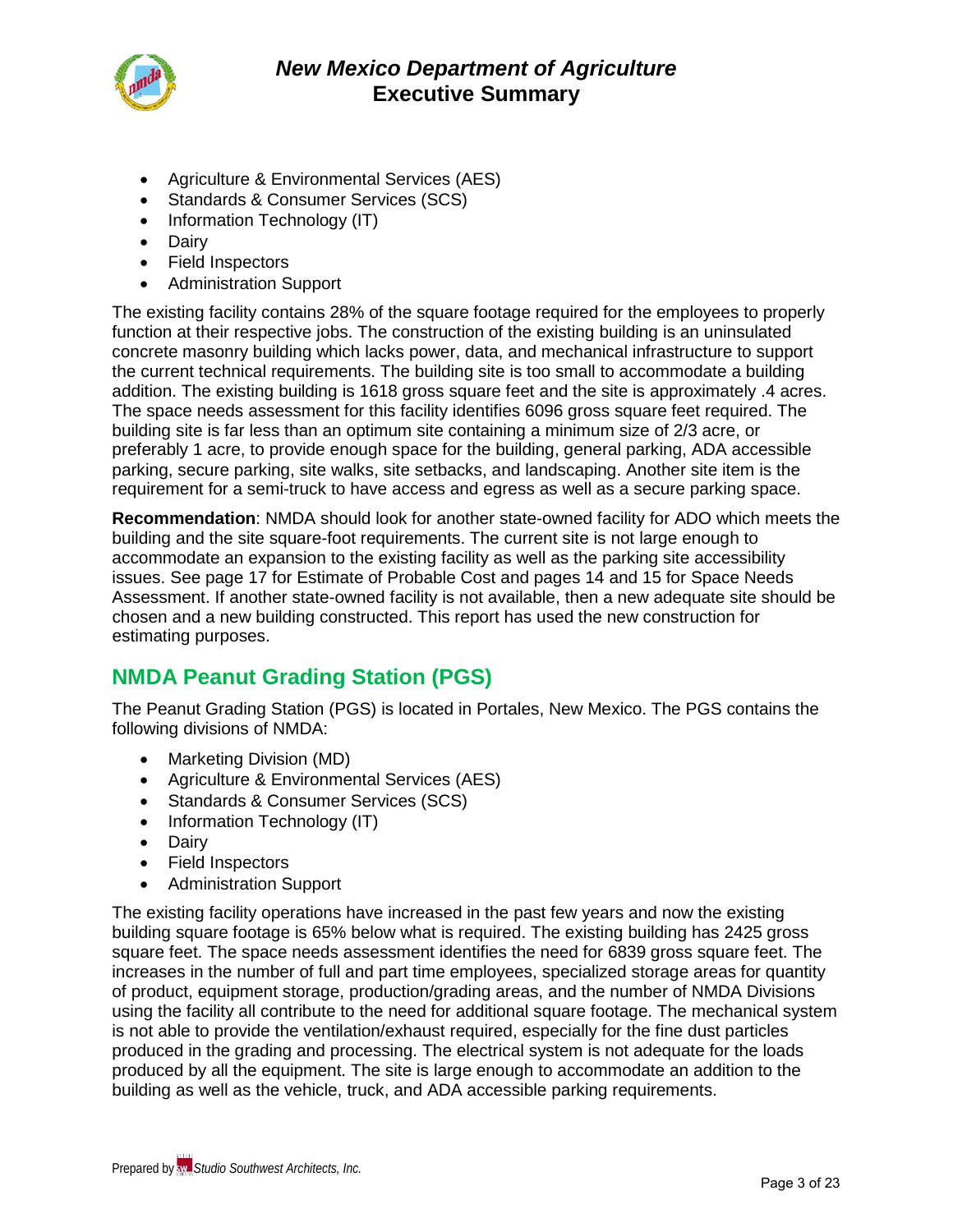

**Recommendation**: The existing building should be renovated and an addition be constructed to accommodate the PGS operations. The clean operations, predominately office type spaces, should remain in the existing building while the dusty operations and storage should be located in the addition. This will provide the opportunity for new mechanical systems to accommodate the dusty/dirty side of operations and correct temperature-controlled spaces for product processing, testing, and storage. The existing building renovation must include fully weatherproofing as well as mechanical and electrical upgrades. The site is large enough, but will require minor modifications. See page 17 for Estimate of Probable Cost and page 16 for Space Needs Assessment.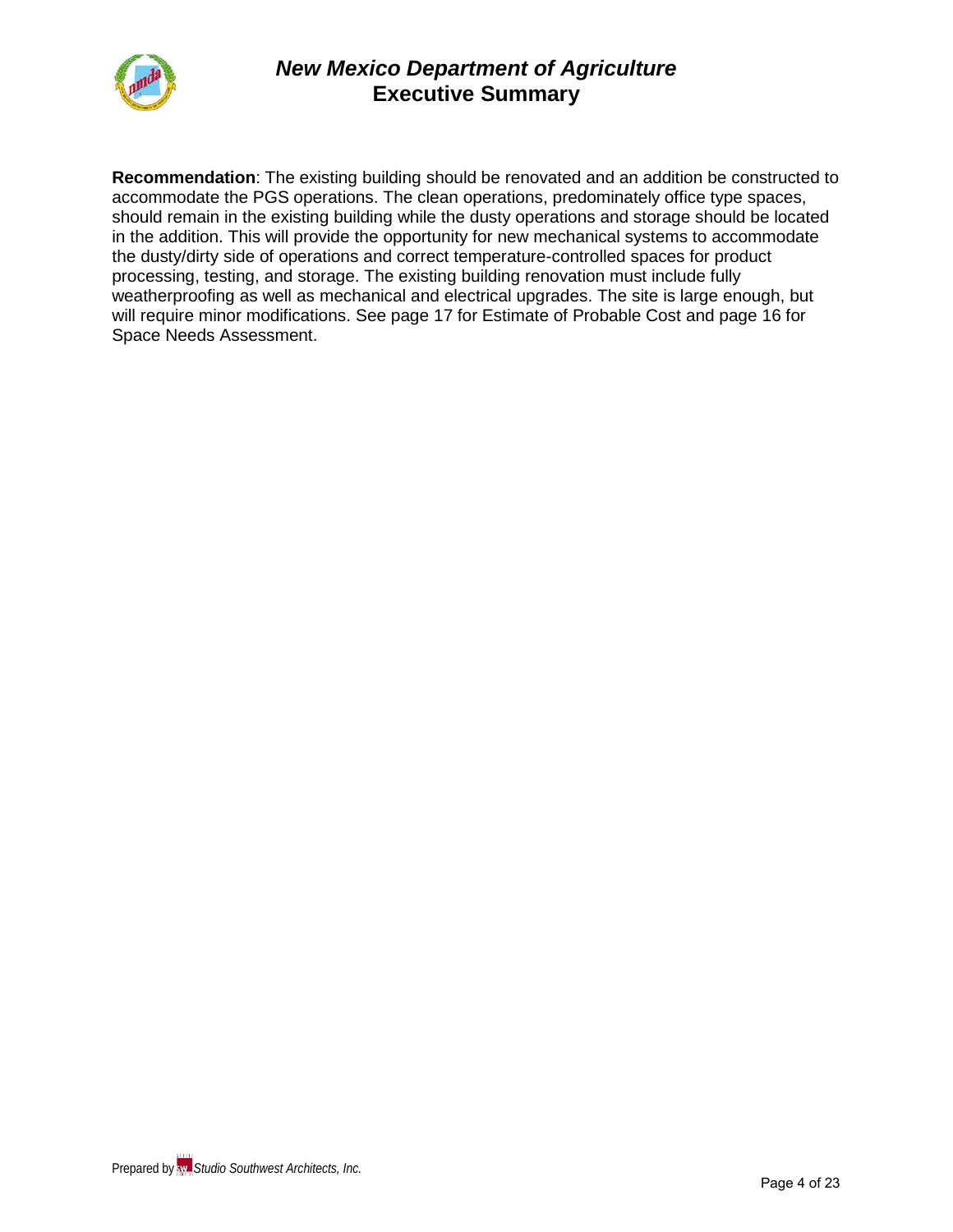

| <b>Las Cruces District Office</b>                       |                  |                                           |
|---------------------------------------------------------|------------------|-------------------------------------------|
| Department                                              | <b>Total NSF</b> |                                           |
| Administration/Director's Office                        |                  | 3,665 Refer to Page 6                     |
| Information Technology                                  |                  | 1,596 Refer to Page 7                     |
| MD Division: Marketing & Development                    |                  | 2,948 Refer to Page 8                     |
| 4, 6 AES Division: Agriculture & Environmental Services |                  | 11,016 Refer to Page 9                    |
| APR Division: Agricultural Programs & Resources         |                  | 1,952 Refer to Page 10                    |
| 5, 6 SCS Division: Standards & Consumer Services        |                  | 6,638 Refer to Page 11                    |
| <b>Shared Staff Support</b>                             |                  | 5,865 Refer to Page 12                    |
| <b>Shared Building Support</b>                          |                  | 2,168 Refer to Page 13                    |
| <b>TOTAL NET SQUARE FEET (NSF)</b>                      | 35,848           |                                           |
| 20% Departmental Gross-Up <sup>1</sup>                  |                  | 7,170 structure, circulation              |
| TOTAL DEPT GROSS SQUARE FEET (DGSF)                     | 43,018           |                                           |
| 30% Building Gross-Up <sup>2</sup>                      |                  | 12,905 structure, mechanical, circulation |
| <b>TOTAL GROSS SQUARE FEET (GSF)</b>                    | 55,923           |                                           |
| Building Efficiency <sup>3</sup>                        | 64%              |                                           |
|                                                         |                  |                                           |

| <b>ADO: Albuquerque District Office</b> |       |                                          |
|-----------------------------------------|-------|------------------------------------------|
| Total Net Square Feet (NSF)             |       | 4,689 Refer to Page 15                   |
| 30% Building Gross-Up <sup>2</sup>      |       | 1,407 structure, mechanical, circulation |
| <b>TOTAL GROSS SQUARE FEET (GSF)</b>    | 6.096 |                                          |

| <b>PGS: Peanut Grading Station</b>   |                                          |
|--------------------------------------|------------------------------------------|
| Total Net Square Feet (NSF)          | 5,261 Refer to Page 16                   |
| 30% Building Gross-Up <sup>2</sup>   | 1,578 structure, mechanical, circulation |
| <b>TOTAL GROSS SQUARE FEET (GSF)</b> | 6.839                                    |

- 1 Departmental Gross-Up: Wall thickness, structural columns, corridors, and other circulation spaces within the specific department.
- 2 Building Gross-Up: Wall thickness, structural columns, corridors, other circulation spaces, mechanicl rooms, plumbing rooms, fire riser closets, and electrical rooms for the building not allowed for in the departmental gross-up.
- 3 Building Efficiency: The ratio of net square footage to gross square footage.
- <sup>4</sup> Total NSF value of 11,016 represents the total area required for this operation. The final area will be divided into separate buildings to split AES Administration from AES Laboratory functions.
- 5 Total NSF value of 6,638 represents the total area required for this operation. The final area will be divided into separate buidlings to split SCS Administration from SCS Laboratory functions.
- $^6$  Total NSF value of 17,654 represents the total area required for both AES and SCS operations. As an option for future discussion, Building #279 PSL capentry contains 6,800 square feet and #355 Wells Hall contains 20,049 square fteet, for a total of 26,849 square feet. With approval of University Administration and the Office of Space Planning, both facilities have the potential of serving these needs.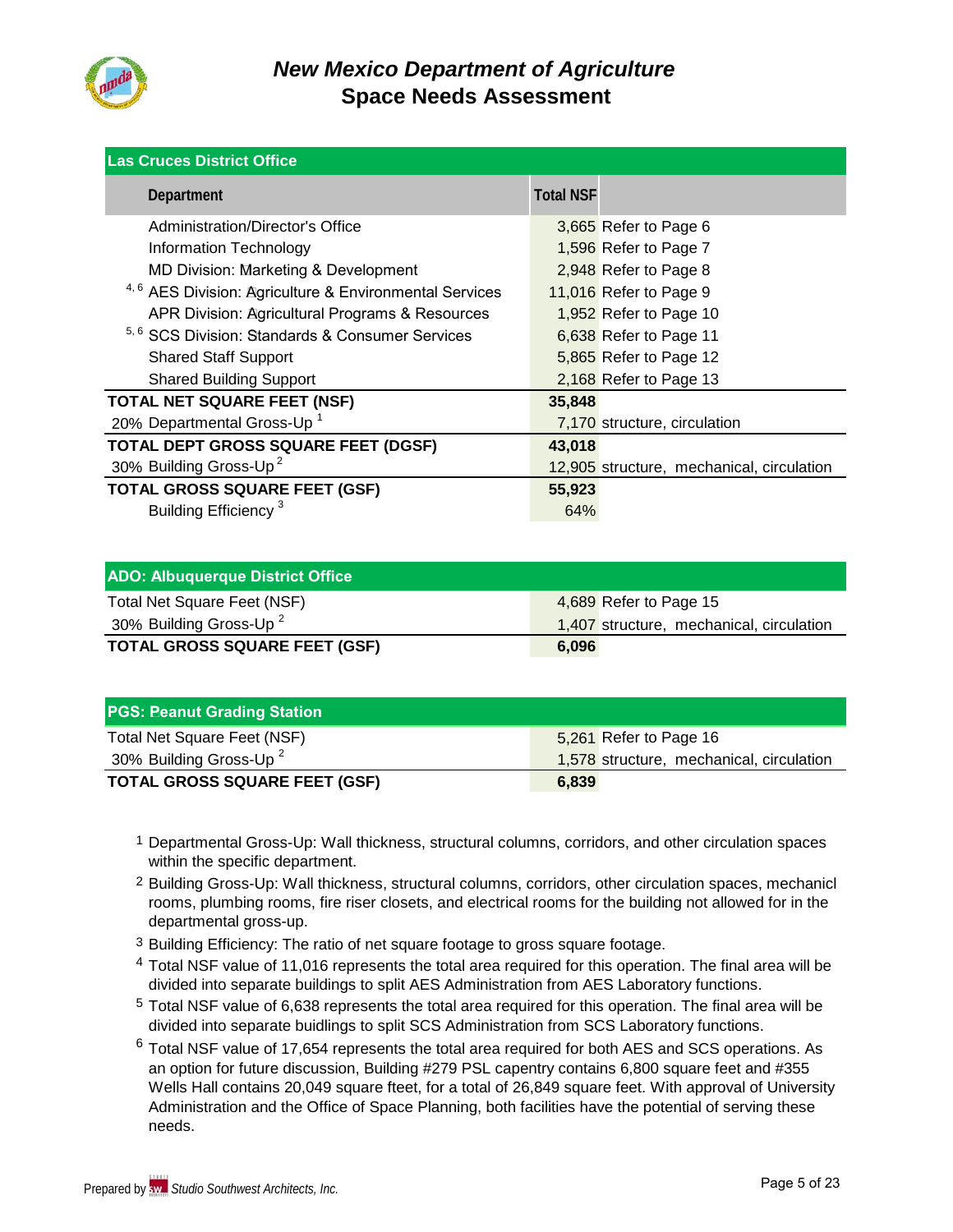

#### **Administration/Director's Office**

|           |                                  | Program        |                 | Total      |                                   |
|-----------|----------------------------------|----------------|-----------------|------------|-----------------------------------|
|           | Use Room Name                    | <b>Units</b>   | <b>NSF</b>      | <b>NSF</b> | <b>Comments</b>                   |
| O         | <b>Department Director</b>       | 1              | 300             | 300        | private office                    |
| O         | <b>Executive Admin Assistant</b> | 3              | 80 <sup>°</sup> | 240        | work stations                     |
| O         | Deputy Director                  | 1              | 240             | 240        | private office                    |
| O         | <b>Office Staff</b>              | 6              | 100             | 600        | private offices                   |
| O         | Exempt HR (Future Growth)        | $\overline{2}$ | 100             | 200        | private offices                   |
| O         | Non-Exempt Private Space (HR)    | 1              | 100             | 100        | private office                    |
| O         | Non Exempt                       | $\overline{4}$ | 64              | 256        | work stations                     |
| O         | <b>Students</b>                  | 3              | 48              | 144        | work stations                     |
| O         | <b>Biosecurity DOC</b>           | $\mathbf{1}$   | 400             | 400        |                                   |
| O         | <b>Biosecurity Staff</b>         | $\overline{4}$ | 100             | 400        | private offices                   |
| O         | Multipurpose Work Area           | 1              | 225             | 225        |                                   |
| <b>OS</b> | <b>General Office Storage</b>    | 1              | 100             | 100        |                                   |
| <b>OS</b> | Safe Room/Fire Proof Storage     | 1              | 100             | 100        |                                   |
| <b>OS</b> | File Room Secure for HR          | $\mathbf{1}$   | 80              | 80         |                                   |
| <b>OS</b> | <b>Regulatory Training</b>       | 1              | 200             | 200        | 1 office & 4 student workstations |
| OS        | <b>Administration Restroom</b>   | 1              | 80              | 80         |                                   |
|           | <b>Admin Subtotal</b>            |                |                 | 3,665      |                                   |

| <b>NEW PARKING SPACES REQUIRED</b> |
|------------------------------------|
|                                    |
|                                    |

| <b>Parking - Secure</b> |               |                | <b>Parking - Nonsecure</b> |
|-------------------------|---------------|----------------|----------------------------|
| <b>Vehicle</b>          | <b>Spaces</b> | <b>Vehicle</b> | <b>Spaces</b>              |
| <b>Trailers</b>         |               | Autos          | 20                         |
| Semi                    |               |                |                            |
| Autos                   |               |                |                            |

|    | <b>LEGEND</b>                       |
|----|-------------------------------------|
| O  | Office Functions                    |
| OS | <b>Office Suport Functions</b>      |
|    | <b>Laboratory Functions</b>         |
| LS | <b>Laboratory Support Functions</b> |
| BS | <b>Building Support Functions</b>   |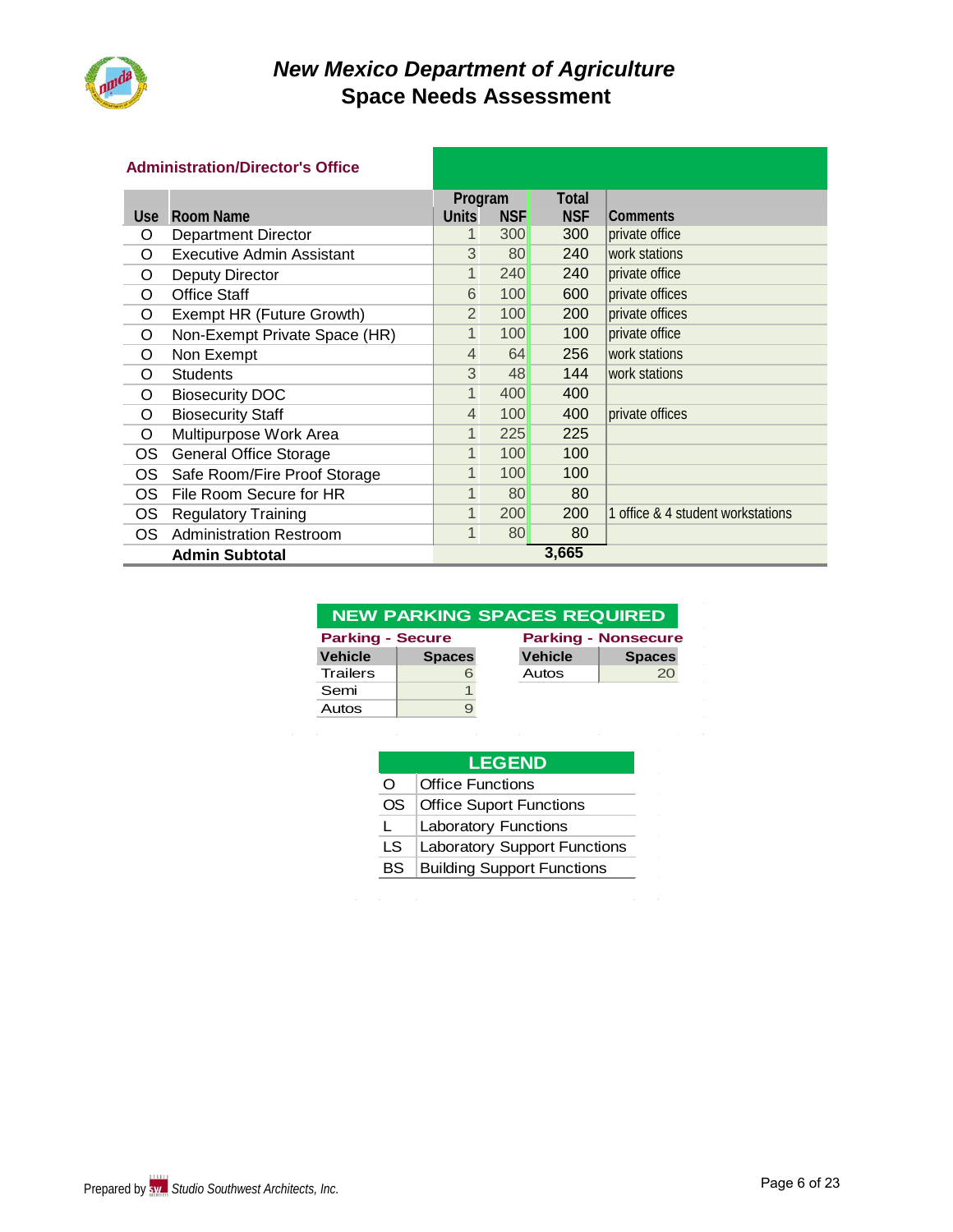

#### **Information Technology**

|         |                                 | Program        |            | Total      |                              |
|---------|---------------------------------|----------------|------------|------------|------------------------------|
|         | Use Room Name                   | <b>Units</b>   | <b>NSF</b> | <b>NSF</b> | Comments                     |
| Ő       | Director                        |                | 140        | 140        | private office               |
| $\circ$ | Development Work Area           | $\mathbf{1}$   | 400        | 400        |                              |
| $\circ$ | <b>IT Support Offices</b>       | 5              | 100        | 500        | private offices              |
| O       | Student/Help                    | $\overline{2}$ | 48         | 96         | work stations                |
| O       | <b>IT Support Area External</b> | $\mathbf{1}$   | 80         | 80         | system tech area w/workbench |
| O       | Server Room                     |                | 280        | 280        | isolated independent cooling |
|         | OS General Office Storage       |                | 100        | 100        |                              |
|         | <b>IT Subtotal</b>              |                |            | 1,596      |                              |

#### **LEGEND**

- O **Office Functions**
- OS **Office Suport Functions**
- L **Laboratory Functions**
- LS Laboratory Support Functions
- BS Building Support Functions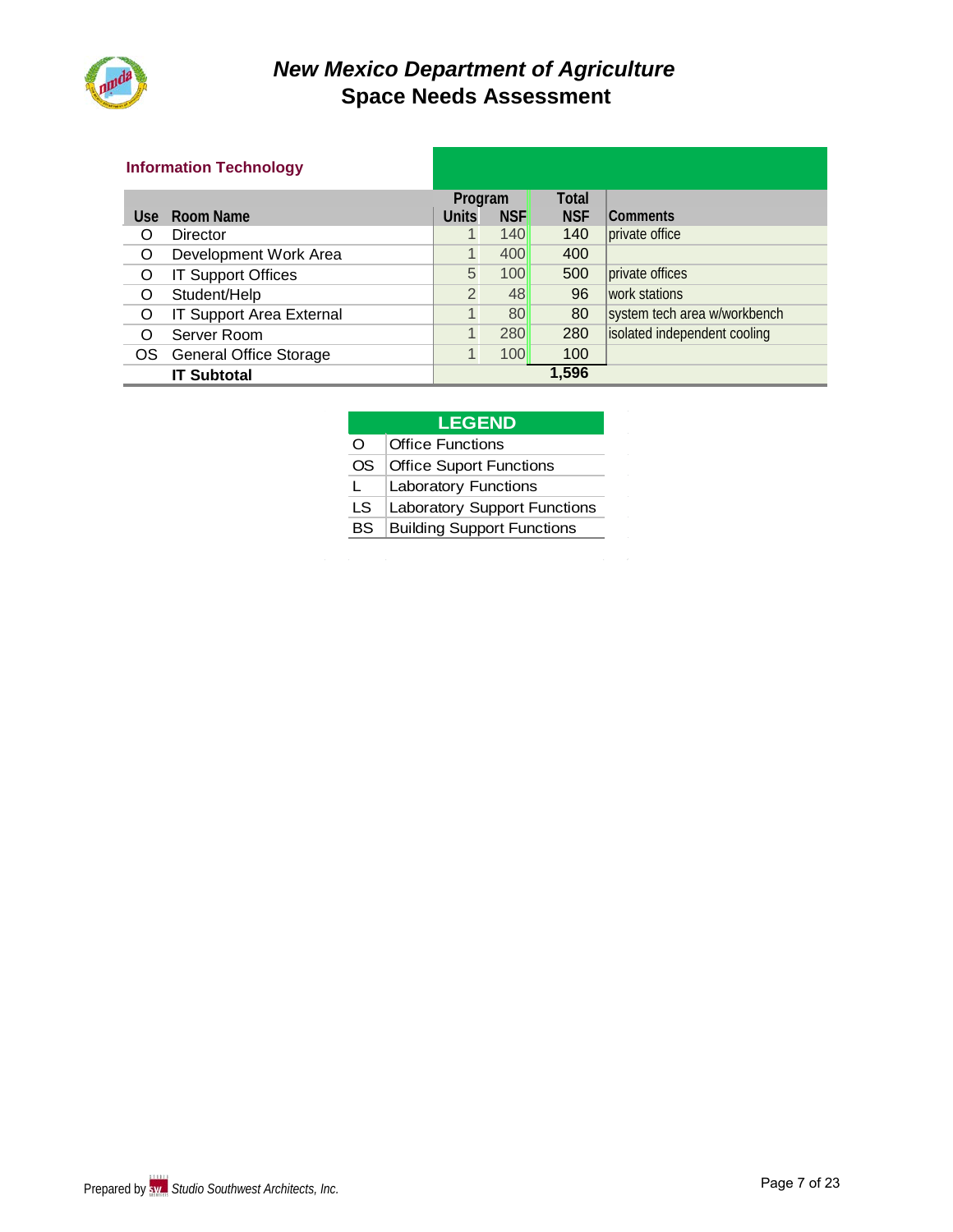

# **MD Division:**

|            | <b>Marketing &amp; Development</b> |                |            |            |                                                                                |
|------------|------------------------------------|----------------|------------|------------|--------------------------------------------------------------------------------|
|            |                                    | Program        |            | Total      |                                                                                |
| <b>Use</b> | <b>Room Name</b>                   | <b>Units</b>   | <b>NSF</b> | <b>NSF</b> | Comments                                                                       |
| O          | <b>Division Director</b>           | 1.             | 140        | 140        | private office                                                                 |
| O          | Specialist                         | 6              | 100        | 600        | private offices                                                                |
| O          | Inspector                          | $\mathbf{1}$   | 100        | 100        | private office                                                                 |
| O          | Admin Assistant                    | 3              | 64         | 192        | work stations                                                                  |
| O          | <b>Students</b>                    | $\mathbf{1}$   | 48         | 48         | anticipated intern work station                                                |
| O          | Intern                             | $\overline{2}$ | 64         | 128        | work stations                                                                  |
| O          | Media Room                         | $\mathbf{1}$   | 120        | 120        | w/equipment                                                                    |
|            | <b>Test Kitchen</b>                | $\mathbf{1}$   | 200        | 200        | triple-sink, range, fridge, freezer, eat-<br>in area, prep counter, dishwasher |
| OS.        | <b>Marketing Storage</b>           | $\overline{1}$ | 150        | 150        |                                                                                |
| OS.        | <b>Central Storage</b>             | $\mathbf{1}$   | 450        | 450        |                                                                                |
|            | <b>Subtotal</b>                    |                |            | 2,128      |                                                                                |

### **Pecan Marketing Order (Federal**

|      | <b>Requirements)</b> |              |            |            |                |
|------|----------------------|--------------|------------|------------|----------------|
|      |                      | Program      |            | Total      |                |
|      | Use Room Name        | <b>Units</b> | <b>NSF</b> | <b>NSF</b> | Comments       |
| O    | Full time            |              | 100        | 100        | private office |
| O    | <b>Temp Workers</b>  | 5            | 64         | 320        | work stations  |
| LS.  | Shelling Area        |              | 200        | 200        |                |
| LS I | <b>Fruit Storage</b> |              | 200        | 200        |                |
|      | <b>Subtotal</b>      |              |            | 820        |                |
|      |                      |              |            |            |                |

#### **MD Subtotal 2,948**

| <b>LEGEND</b>                       |
|-------------------------------------|
| <b>Office Functions</b>             |
| <b>Office Suport Functions</b>      |
| <b>Laboratory Functions</b>         |
| <b>Laboratory Support Functions</b> |
| <b>Building Support Functions</b>   |
|                                     |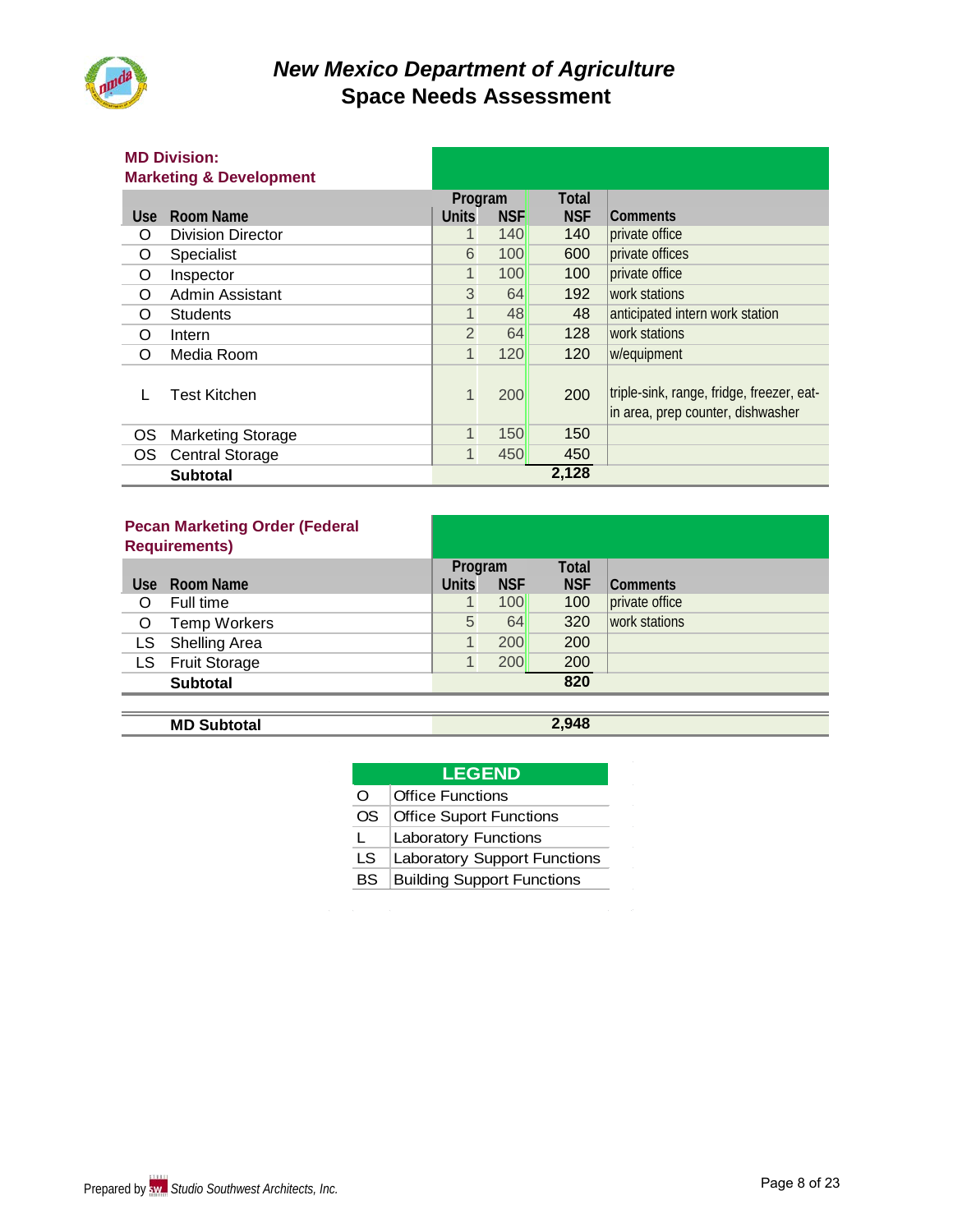

#### **AES Division:**

#### **Agriculture & Environmental Services**

|           | Agriculture & Environmentureer          | Program        |            | <b>Total</b> |                 |
|-----------|-----------------------------------------|----------------|------------|--------------|-----------------|
|           | Use Room Name                           | <b>Units</b>   | <b>NSF</b> | <b>NSF</b>   | <b>Comments</b> |
| O         | <b>Division Director</b>                | $\mathbf{1}$   | 140        | 140          | private office  |
| O         | <b>Assistant Director</b>               | $\overline{2}$ | 100        | 200          | private offices |
| O         | <b>State Chemist</b>                    | $\overline{1}$ | 100        | 100          | private office  |
| O         | Manager                                 | $\overline{4}$ | 100        | 400          | private offices |
| O         | Specialist & Lab Staff                  | 13             | 100        | 1,300        | private offices |
| O         | Inspector                               | $\overline{3}$ | 64         | 192          | work stations   |
| O         | <b>Shared Inspector Spaces</b>          | $\overline{4}$ | 64         | 256          | work stations   |
| O         | Admin Assistant                         | $\overline{4}$ | 64         | 256          | work stations   |
| $\circ$   | <b>Students</b>                         | $\overline{4}$ | 48         | 192          | work stations   |
| <b>OS</b> | High Density Storage (FF&P)             | $\mathbf{1}$   | 200        | 200          |                 |
| <b>OS</b> | <b>General Files</b>                    | $\mathbf{1}$   | 120        | 120          |                 |
| <b>OS</b> | <b>General Equipment &amp; Supplies</b> | $\mathbf{1}$   | 100        | 100          |                 |
| L         | Chemistry Lab                           | $\mathbf{1}$   | 1320       | 1,320        |                 |
| L         | Feed/Fertilizer Grinding Lab            | $\mathbf{1}$   | 110        | 110          |                 |
| L         | Pesticide/Instrument Lab                | $\mathbf{1}$   | 660        | 660          |                 |
| L         | <b>Entomology General Lab</b>           | $\mathbf{1}$   | 990        | 990          |                 |
| L         | Seed General Lab                        | $\mathbf{1}$   | 660        | 660          |                 |
| L         | <b>GMO Testing</b>                      | $\mathbf{1}$   | 450        | 450          |                 |
| L         | <b>FSMA Testing</b>                     | $\overline{1}$ | 800        | 800          |                 |
| L         | "Clean"                                 | $\mathbf{1}$   | 200        | 200          |                 |
| LS        | <b>Shared Sample Prep</b>               | $\overline{1}$ | 220        | 220          |                 |
| LS        | Pure Water Room                         | $\mathbf{1}$   | 110        | 110          |                 |
| <b>LS</b> | Glassware Washroom                      | $\mathbf{1}$   | 110        | 110          |                 |
| <b>LS</b> | <b>Feed/Fertilizer Fat Digestions</b>   | $\mathbf{1}$   | 110        | 110          |                 |
| LS        | Feed/Fertilizer Fume Hood Alcove        | $\overline{2}$ | 110        | 220          |                 |
| LS        | Feed/Fertilizer Oven Alcove             | $\mathbf{1}$   | 110        | 110          |                 |
| LS        | Feed/Fertilizer Sample Storage          | $\mathbf{1}$   | 110        | 110          |                 |
| <b>LS</b> | <b>Feed Storage</b>                     | $\mathbf{1}$   | 150        | 150          |                 |
| <b>LS</b> | Fertilizer Storage                      | $\overline{1}$ | 50         | 50           |                 |
| <b>LS</b> | Cannabis Storage                        | $\mathbf{1}$   | 50         | 50           |                 |
| LS        | <b>Chemical Storage</b>                 | $\overline{1}$ | 100        | 100          |                 |
| <b>LS</b> | Feed/Fertilizer Flammable Storage       | $\mathbf{1}$   | 220        | 220          |                 |
| LS        | Pesticide Sample Storage                | $\mathbf{1}$   | 110        | 110          |                 |
| <b>LS</b> | <b>Entomology Mud Room</b>              | $\overline{1}$ | 110        | 110          |                 |
| <b>LS</b> | Seed Equipment Room                     | $\overline{1}$ | 220        | 220          |                 |
| <b>LS</b> | Seed Sample Storage                     | $\mathbf{1}$   | 220        | 220          |                 |
| LS        | <b>Genetically Modified Storage</b>     | $\overline{1}$ | 150        | 150          |                 |
|           | <b>AES Subtotal</b>                     |                |            | 11,016       |                 |

|    | <b>LEGEND</b>                       |
|----|-------------------------------------|
| O  | <b>Office Functions</b>             |
| OS | <b>Office Suport Functions</b>      |
| L  | <b>Laboratory Functions</b>         |
| LS | <b>Laboratory Support Functions</b> |
| BS | <b>Building Support Functions</b>   |
|    |                                     |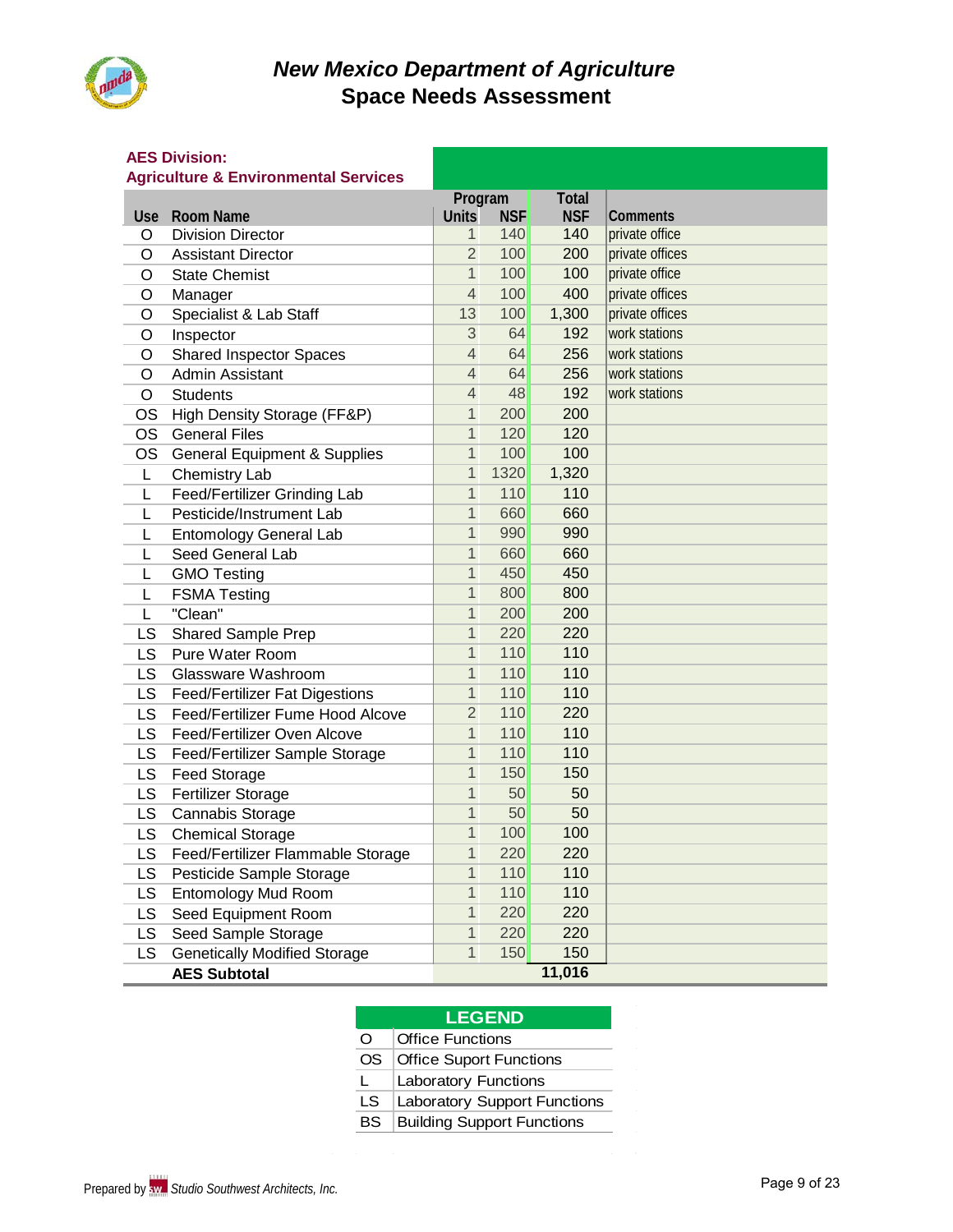

#### **APR Division:**

|            | <b>Agricultural Programs &amp; Resources</b> |                |            |              |                 |
|------------|----------------------------------------------|----------------|------------|--------------|-----------------|
|            |                                              | Program        |            | <b>Total</b> |                 |
| <b>Use</b> | Room Name                                    | <b>Units</b>   | <b>NSF</b> | <b>NSF</b>   | <b>Comments</b> |
| O          | <b>Division Director</b>                     |                | 140        | 140          | private office  |
| O          | Policy Analyst/Professional Staff            | 6              | 100        | 600          | private offices |
| O          | Program Coordinator                          | $\overline{2}$ | 100        | 200          | private offices |
| O          | <b>Students</b>                              | $\mathbf{1}$   | 48         | 48           | work station    |
| O          | <b>Outside Analyst</b>                       |                | 64         | 64           | work station    |
| <b>OS</b>  | Equipment & Supplies Storage                 |                | 400        | 400          |                 |
| OS         | Storage/File Room                            |                | 300        | 300          |                 |
| <b>OS</b>  | GIS Lab                                      | $\mathbf{1}$   | 200        | 200          |                 |
|            | <b>APR Subtotal</b>                          |                |            | 1,952        |                 |

#### **LEGEND**

O **Office Functions** 

- OS **Office Suport Functions**
- L **Laboratory Functions**
- LS | Laboratory Support Functions
- BS Building Support Functions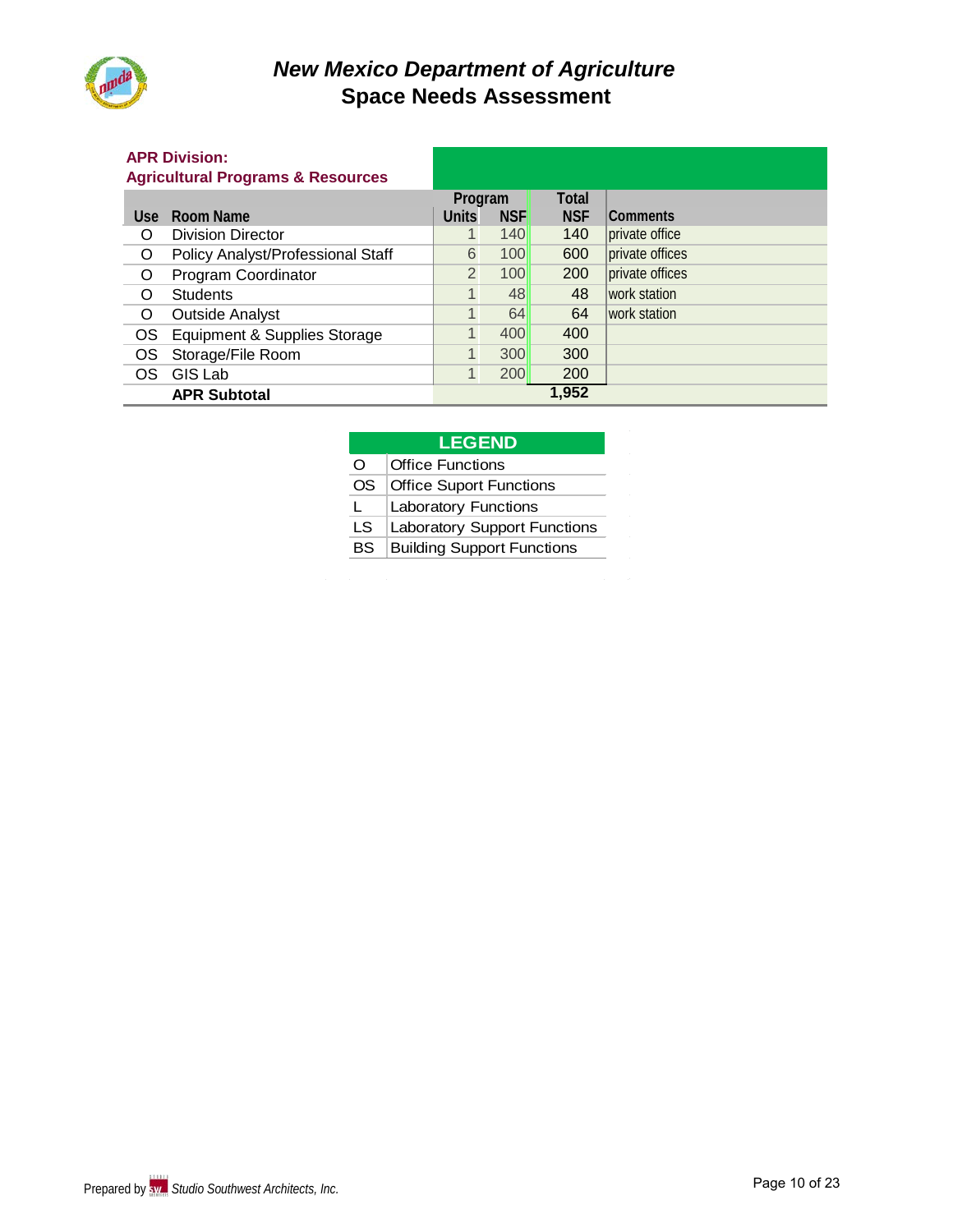

### **SCS Division:**

#### **Standards & Consumer Services**

| <u>Jianuarus &amp; Consunier Jervices</u> |                               |                |            |            |                 |
|-------------------------------------------|-------------------------------|----------------|------------|------------|-----------------|
|                                           |                               | Program        |            | Total      |                 |
| <b>Use</b>                                | <b>Room Name</b>              | <b>Units</b>   | <b>NSF</b> | <b>NSF</b> | <b>Comments</b> |
| O                                         | <b>Division Director</b>      | 1              | 140        | 140        | private office  |
| O                                         | <b>Assistant Director</b>     | $\overline{2}$ | 100        | 200        | private offices |
| O                                         | Administrative Work Area      | $\mathbf{1}$   | 256        | 256        |                 |
| O                                         | Metrologist Assistant         | $\mathbf{1}$   | 100        | 100        | private ofice   |
| O                                         | Students - Admin              | $\overline{2}$ | 48         | 96         | work stations   |
| O                                         | Students - Metrology          | $\mathbf{1}$   | 48         | 48         | work station    |
| O                                         | <b>Students - Fuels</b>       | $\mathbf 1$    | 48         | 48         | work station    |
| O                                         | Manager - Fuels               | $\mathbf{1}$   | 100        | 100        | private ofice   |
| O                                         | Chemist - Fuels               | $\mathbf 1$    | 100        | 100        | private ofice   |
| O                                         | Storage - Filing              | 1              | 300        | 300        |                 |
| L                                         | Metrology General Lab         | 1              | 2,420      | 2,420      |                 |
| L                                         | Metrology Precision Lab       | 1              | 220        | 220        |                 |
| LS                                        | Metrology Storage             | 1              | 110        | 110        |                 |
| <b>LS</b>                                 | Metrology Shop                | 1              | 220        | 220        |                 |
| LS                                        | Metrology Staging Area        | $\mathbf{1}$   | 220        | 220        |                 |
| L                                         | <b>Fuels General Lab</b>      | $\mathbf{1}$   | 990        | 990        |                 |
| L                                         | Fuels Engine Lab              | $\overline{1}$ | 330        | 330        |                 |
| LS                                        | Fuels Cool Room               | $\overline{1}$ | 110        | 110        |                 |
| LS                                        | Fuels Dry Storage             | $\mathbf{1}$   | 110        | 110        |                 |
| <b>LS</b>                                 | Fuels Manifolded Drum Storage | $\mathbf{1}$   | 110        | 110        |                 |
| <b>LS</b>                                 | <b>Fuels Cylinder Storage</b> | $\overline{1}$ | 80         | 80         |                 |
| LS.                                       | Fuels Oil/Antifreeze          | $\mathbf{1}$   | 330        | 330        |                 |
|                                           | <b>SCS Subtotal</b>           |                |            | 6,638      |                 |

|     | <b>LEGEND</b>                       |  |  |  |  |  |
|-----|-------------------------------------|--|--|--|--|--|
| O   | <b>Office Functions</b>             |  |  |  |  |  |
| OS. | <b>Office Suport Functions</b>      |  |  |  |  |  |
| L.  | <b>Laboratory Functions</b>         |  |  |  |  |  |
| LS. | <b>Laboratory Support Functions</b> |  |  |  |  |  |
| BS  | <b>Building Support Functions</b>   |  |  |  |  |  |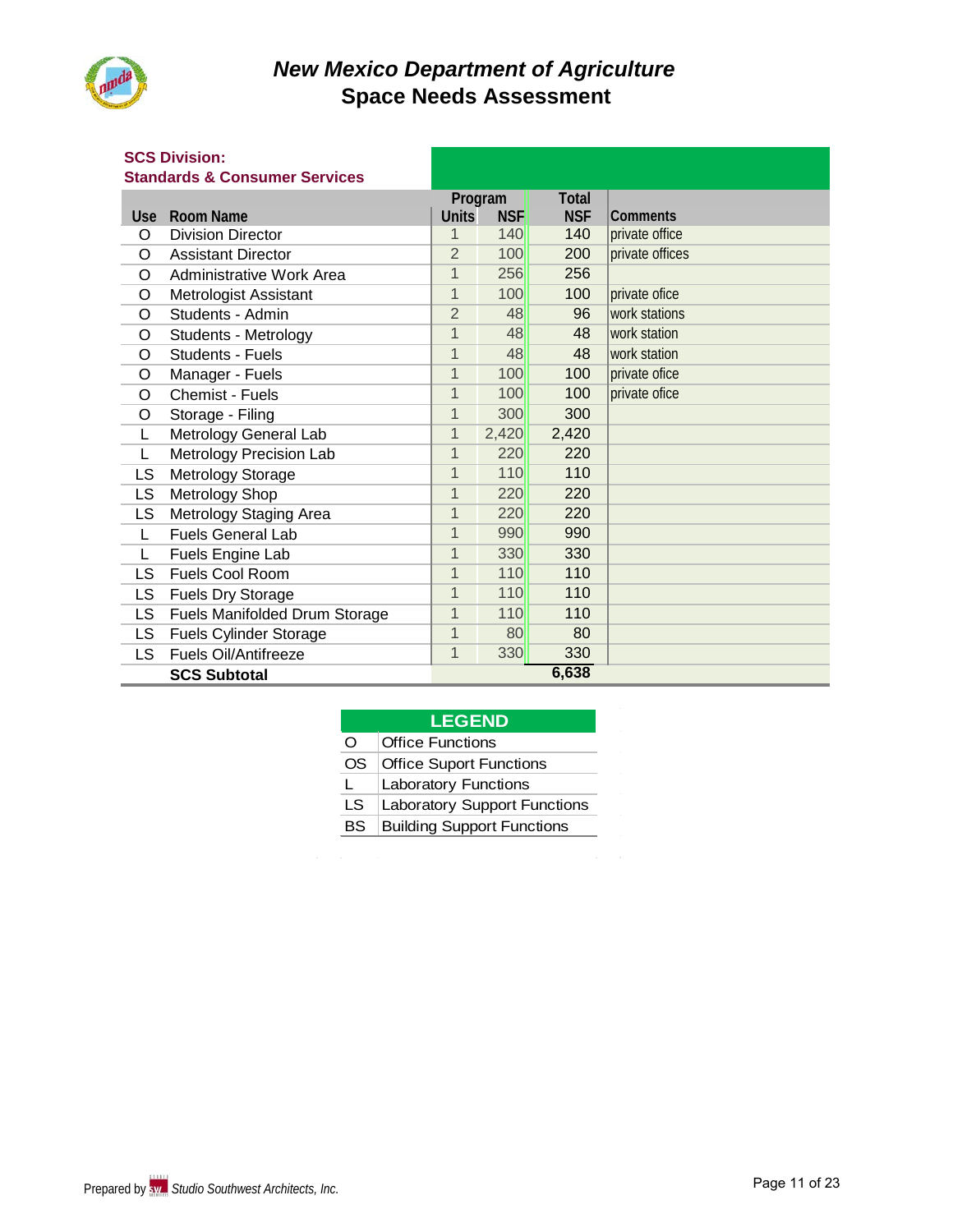

#### **Shared Staff Support**

|            |                                        | Program        |            | <b>Total</b> |                           |
|------------|----------------------------------------|----------------|------------|--------------|---------------------------|
| <b>Use</b> | Room Name                              | <b>Units</b>   | <b>NSF</b> | <b>NSF</b>   | <b>Comments</b>           |
| OS.        | Shared Workroom / Copy Room            | 2              | 220        | 440          |                           |
|            | OS Small Meeting Room                  | $\overline{4}$ | 220        | 880          | shared, combine/subdivide |
| OS.        | Multipurpose Room                      |                | 220        | 220          | closed shelving           |
|            | OS Classroom / Seminar Space           | $\overline{2}$ | 440        | 880          | combine/subdivide         |
| OS.        | Large Conference Room                  | $\mathbf{1}$   | 880        | 880          |                           |
|            | OS Pre-function / Building Lobby       |                | 440        | 440          |                           |
| OS.        | Breakroom                              |                | 660        | 660          |                           |
| OS.        | <b>General Office Storage</b>          | $\overline{4}$ | 110        | 440          |                           |
| <b>OS</b>  | Multipurpose Work Area                 |                | 225        | 225          |                           |
|            | OS Staff Locker / Changing / Restrooms | 2              | 400        | 800          |                           |
|            | <b>Shared Staff Subtotal</b>           |                |            | 5,865        |                           |

#### **LEGEND**

| ∩   | <b>Office Functions</b>           |
|-----|-----------------------------------|
| OS. | <b>Office Suport Functions</b>    |
|     | <b>Laboratory Functions</b>       |
| LS. | Laboratory Support Functions      |
| BS  | <b>Building Support Functions</b> |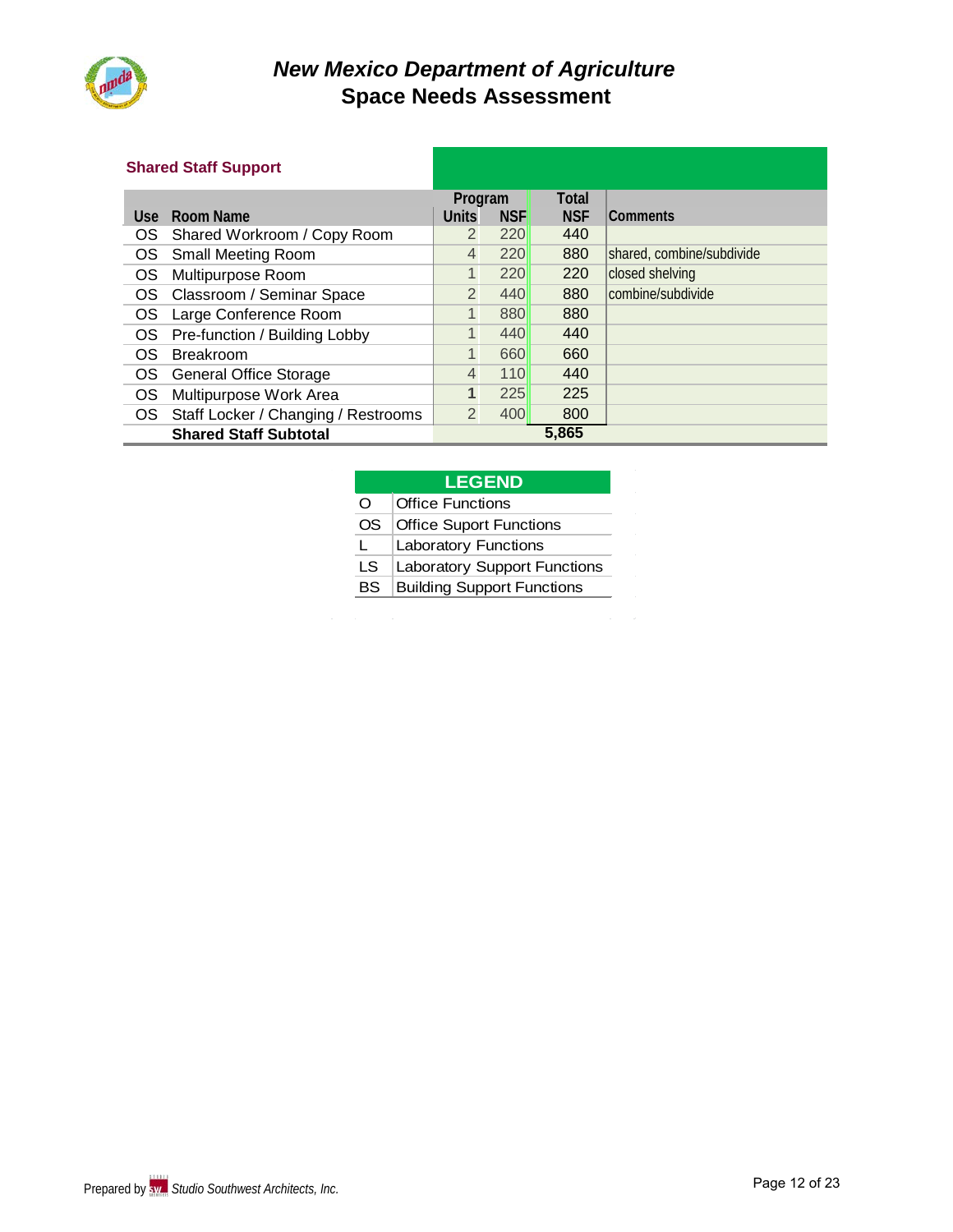

#### **Shared Building Support**

|            |                                  | Program        |            | <b>Total</b> |                 |
|------------|----------------------------------|----------------|------------|--------------|-----------------|
| <b>Use</b> | Room Name                        | <b>Units</b>   | <b>NSF</b> | <b>NSF</b>   | <b>Comments</b> |
| O          | <b>Bulidng Manager</b>           |                | 100        | 100          | private office  |
| O          | <b>Building Support Staff</b>    | 2              | 64         | 128          | work stations   |
| BS         | <b>Receiving Dock</b>            | 2              | 110        | 220          |                 |
| BS         | Volumetric Vehicle / Truck Bay   | $\mathbf{1}$   | 440        | 440          | metrology       |
| <b>BS</b>  | <b>Cylinder Storage</b>          | $\mathbf{1}$   | 110        | 110          |                 |
| BS         | Waste Management                 | $\overline{1}$ | 110        | 110          | can be shared   |
| <b>BS</b>  | <b>Central Receiving Storage</b> | $\mathbf{1}$   | 220        | 220          |                 |
| BS         | <b>Public Restrooms</b>          | 2              | 200        | 400          |                 |
| BS         | Janitorial                       | 2              | 110        | 220          |                 |
| BS         | Hazardous Material Storage       | $\mathbf{1}$   | 110        | 110          |                 |
| <b>BS</b>  | Ice Machine / Common Equipment   | $\mathbf{1}$   | 110        | 110          |                 |
|            | <b>Shared Building Subtotal</b>  |                |            | 2,168        |                 |

### **LEGEND**

| $\Omega$  | <b>Office Functions</b>             |
|-----------|-------------------------------------|
| OS.       | <b>Office Suport Functions</b>      |
| L         | <b>Laboratory Functions</b>         |
| LS.       | <b>Laboratory Support Functions</b> |
| <b>BS</b> | <b>Building Support Functions</b>   |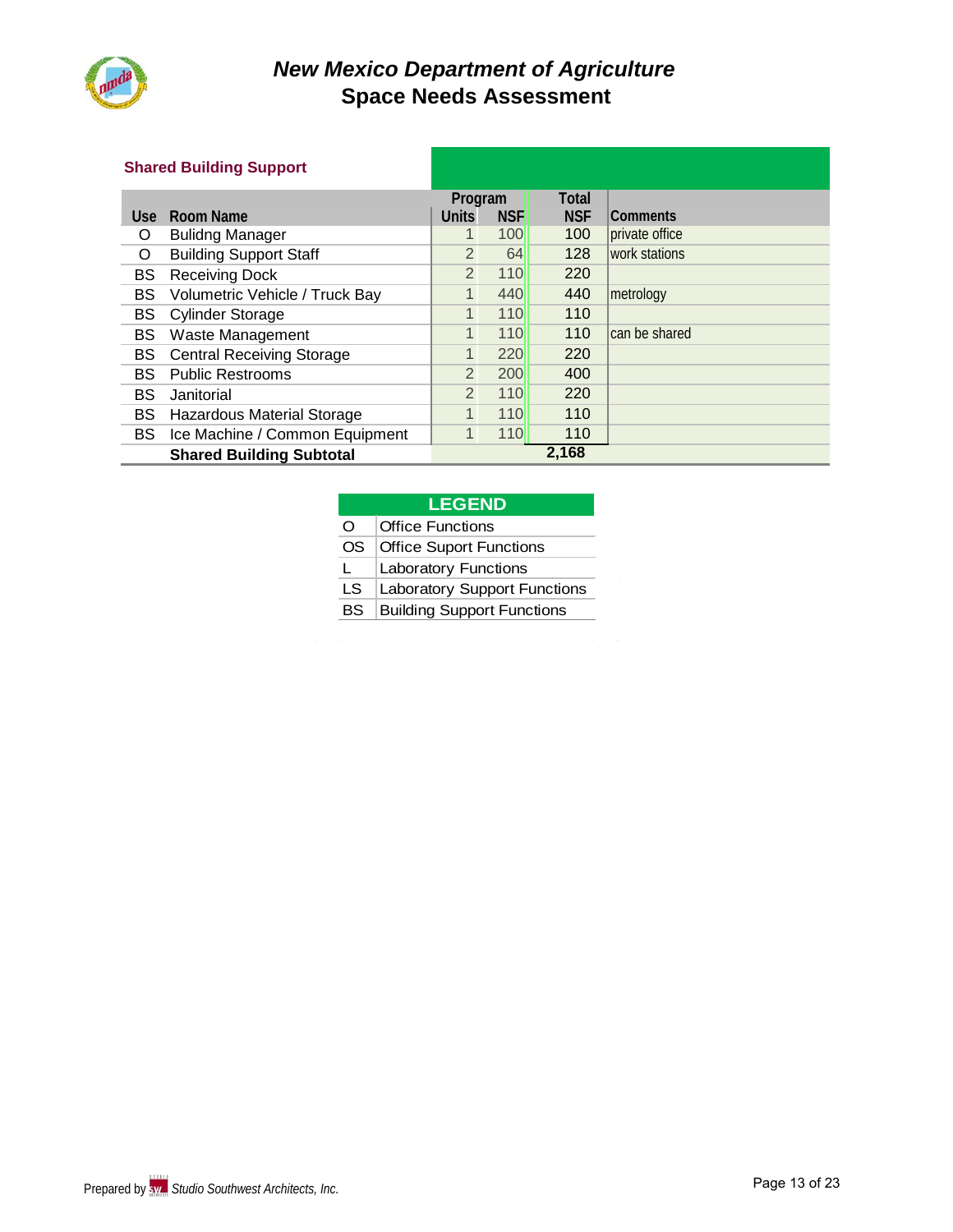

# **ADO:**

|       | <b>Albuquerque District Office</b>    |                |            |            |          |
|-------|---------------------------------------|----------------|------------|------------|----------|
|       |                                       | Program        |            | Total      |          |
| Use - | Room Name                             | <b>Units</b>   | <b>NSF</b> | <b>NSF</b> | Comments |
|       | <b>BS</b> Large Conference            |                | 720        | 720        |          |
|       | <b>BS</b> Small Meeting Room          | 1              | 140        | 140        |          |
| BS.   | <b>Break Room</b>                     |                | 225        | 225        |          |
|       | BS Staff Locker / Changing / Restroom | $\overline{2}$ | 280        | 560        |          |
|       | BS Lobby / Reception                  |                | 180        | 180        |          |
| OS    | Storage                               | 1              | 100        | 100        |          |
|       | <b>Subtotal</b>                       |                |            | 1,925      |          |

#### **Information Technology**

|                    | <b>Program</b> |            | Total      |                         |
|--------------------|----------------|------------|------------|-------------------------|
| Room Name<br>Use i | <b>Units</b>   | <b>NSF</b> | <b>NSF</b> | <b>Comments</b>         |
| OS IT Server Room  |                | 24         | 24         | lenvironmental controls |
| <b>Subtotal</b>    |                |            | 24         |                         |

#### **AES Division**

|      |                          | Program      |            | Total      |                 |
|------|--------------------------|--------------|------------|------------|-----------------|
| Use: | Room Name                | <b>Units</b> | <b>NSF</b> | <b>NSF</b> | <b>Comments</b> |
| O    | Supervisor               |              | 100        | 100        | private office  |
| O    | Inspector                |              | 64         | 448        | work stations   |
|      | Microscope Room          |              | 64         | 64         |                 |
| LS I | Sample Prep              |              | 120        | 120        | lext access     |
| LS.  | <b>Equipment Storage</b> |              | 200        | 200        |                 |
|      | <b>Subtotal</b>          |              |            | 932        |                 |

|     | <b>SCS Division</b>     |              |            |            |                 |
|-----|-------------------------|--------------|------------|------------|-----------------|
|     |                         | Program      |            | Total      |                 |
|     | Use Room Name           | <b>Units</b> | <b>NSF</b> | <b>NSF</b> | <b>Comments</b> |
| O   | <b>Field Inspectors</b> |              | 64         | 448        | work stations   |
| LS. | Sample Prep             |              | 120        | 120        |                 |
|     | Subtotal                |              |            | 568        |                 |

| <b>Dairy</b> |                          |              |            |              |                |  |  |
|--------------|--------------------------|--------------|------------|--------------|----------------|--|--|
|              |                          | Program      |            | <b>Total</b> |                |  |  |
| Use:         | Room Name                | <b>Units</b> | <b>NSF</b> | <b>NSF</b>   | Comments       |  |  |
| Ω            | <b>Division Director</b> |              | 140        | 140          | private office |  |  |
| O            | Admin/Inspector          | 2            | 64         | 128          | work stations  |  |  |
| OS           | Storage                  |              | 64         | 64           |                |  |  |
| OS           | <b>Filing Area</b>       |              | 48         | 48           |                |  |  |
|              | <b>Subtotal</b>          | 380          |            |              |                |  |  |

 $Subtotal$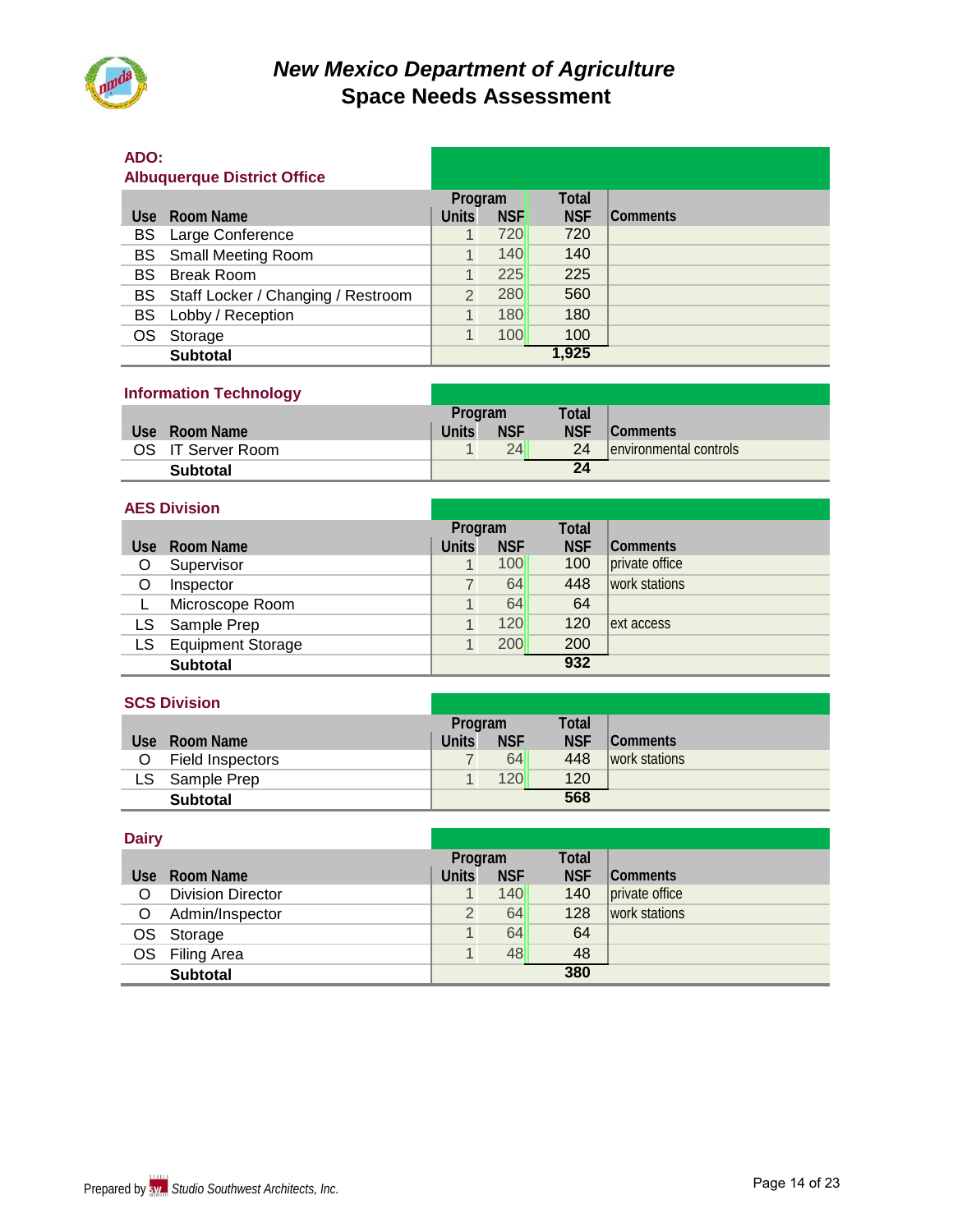

# **ADO:**

#### **Albuquerque District Office MD Division - Organic Inspector/Certifier**

|   | <b>MD DIVISION - Organic MSpecton Octance</b> |              |            |            |                 |
|---|-----------------------------------------------|--------------|------------|------------|-----------------|
|   |                                               | Program      |            | Total      |                 |
|   | Use Room Name                                 | <b>Units</b> | <b>NSF</b> | <b>NSF</b> | Comments        |
| O | Inspector / Certifiers                        | 3            | 100        | 300        | private offices |
| O | Program Coordinator                           |              | 64         | 64         | work stations   |
|   | OS Filing / Work Room                         |              | 120        | 120        |                 |
|   | OS Storage                                    |              | 140        | 140        | 10-year storage |
|   | <b>Subtotal</b>                               |              |            | 624        |                 |

#### **MD Division - Organic Advisor**

|       |                   | Program      |            | Total      |                 |  |  |
|-------|-------------------|--------------|------------|------------|-----------------|--|--|
| Use l | Room Name         | <b>Units</b> | <b>NSF</b> | <b>NSF</b> | <b>Comments</b> |  |  |
| O     | Advisor           |              | 140        | 140        | private offices |  |  |
| O     | <b>Volunteers</b> | 2            | 48         | 96         | work stations   |  |  |
| OS.   | Storage           |              | 200        | 200        | 10-year storage |  |  |
|       | <b>Subtotal</b>   | 436          |            |            |                 |  |  |
|       |                   |              |            |            |                 |  |  |

#### **ADO Subtotal 4,889**

| <b>NEW PARKING SPACES REQUIRED</b> |                         |               |  |                         |               |  |  |  |
|------------------------------------|-------------------------|---------------|--|-------------------------|---------------|--|--|--|
|                                    | <b>Parking - Secure</b> |               |  | <b>Parking - Public</b> |               |  |  |  |
| <b>DIV</b>                         | Vehicle                 | <b>Spaces</b> |  | <b>Vehicle</b>          | <b>Spaces</b> |  |  |  |
| <b>SCS</b>                         | Trailers                | 6             |  | Autos                   | 12            |  |  |  |
| <b>SCS</b>                         | Semi                    |               |  |                         |               |  |  |  |
| <b>SCS</b>                         | Autos                   | 4             |  | <b>Parking - Staff</b>  |               |  |  |  |
| <b>MD</b>                          | Autos                   | 2             |  | <b>Vehicle</b>          | <b>Spaces</b> |  |  |  |
| <b>AES</b>                         | Autos                   | 3             |  | Autos                   |               |  |  |  |
|                                    |                         |               |  |                         |               |  |  |  |

|    | <b>LEGEND</b>                       |
|----|-------------------------------------|
| O  | <b>Office Functions</b>             |
| OS | <b>Office Suport Functions</b>      |
| L  | <b>Laboratory Functions</b>         |
| LS | <b>Laboratory Support Functions</b> |
| BS | <b>Building Support Functions</b>   |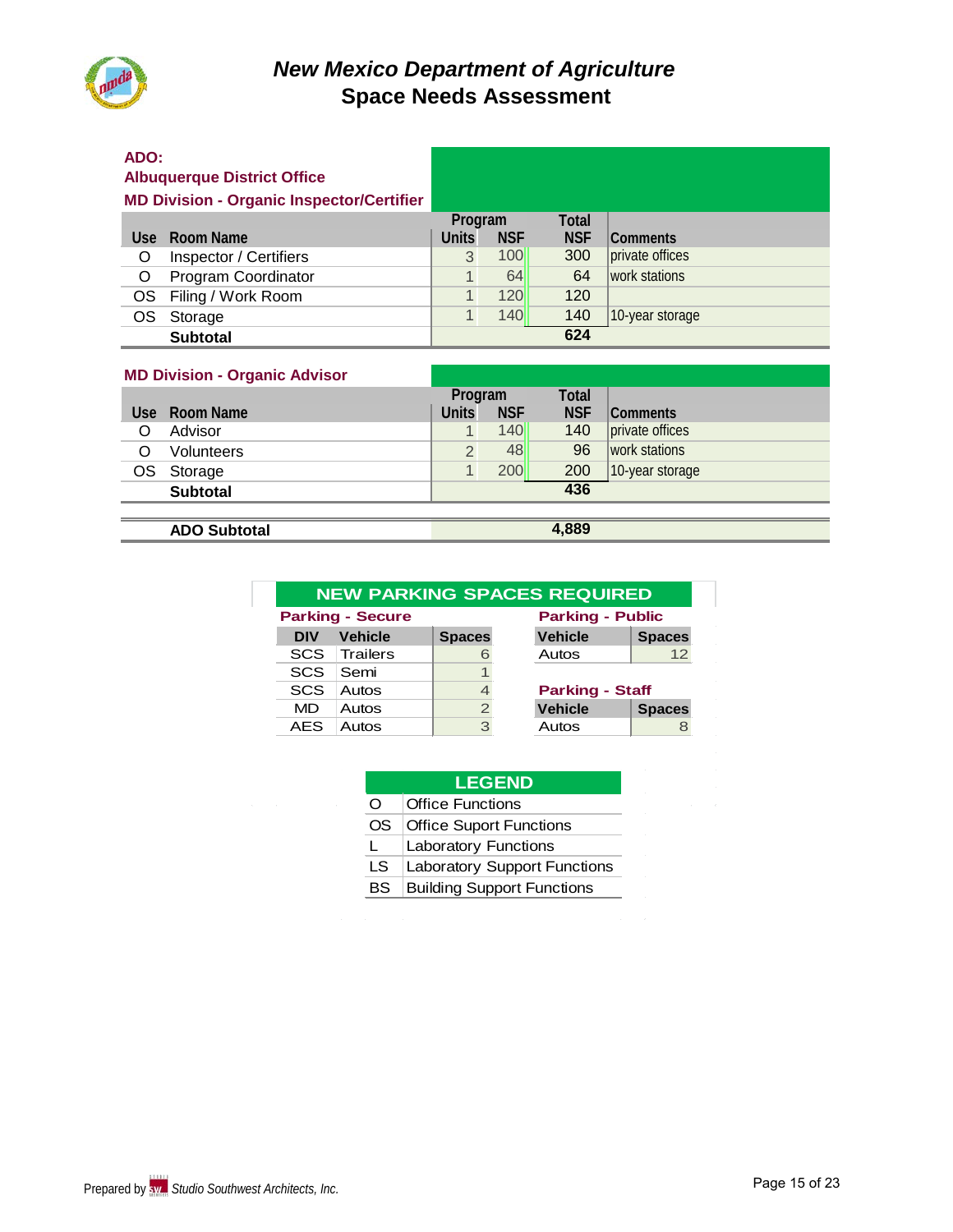

### **PGS:**

| .<br><b>Peanut Grading Station</b> |                                       |                |            |            |          |
|------------------------------------|---------------------------------------|----------------|------------|------------|----------|
|                                    |                                       | Program        |            | Total      |          |
| Use.                               | Room Name                             | <b>Units</b>   | <b>NSF</b> | <b>NSF</b> | Comments |
|                                    | <b>BS</b> Large Conference            |                | 600        | 600        |          |
| BS.                                | <b>Break Room</b>                     | 1              | 225        | 225        |          |
|                                    | BS Staff Locker / Changing / Restroom | $\overline{2}$ | 280        | 560        |          |
|                                    | BS Lobby / Reception                  |                | 100        | 100        |          |
| BS .                               | <b>Small Meeting Room</b>             | 1              | 140        | 140        |          |
|                                    | <b>Subtotal</b>                       |                |            | 1,625      |          |

#### **Information Technology**

|                    | Program |            | Total      |                                |
|--------------------|---------|------------|------------|--------------------------------|
| Room Name<br>Use i | Units   | <b>NSF</b> | <b>NSF</b> | <b>Comments</b>                |
| OS IT Server Room  |         | 24         | 24         | <b>lenvironmental controls</b> |
| <b>Subtotal</b>    |         |            | 24         |                                |

|      | <b>AES Division</b>            |              |                 |            |                 |  |
|------|--------------------------------|--------------|-----------------|------------|-----------------|--|
|      |                                | Program      |                 | Total      |                 |  |
| Use. | Room Name                      | <b>Units</b> | <b>NSF</b>      | <b>NSF</b> | <b>Comments</b> |  |
| O    | <b>Shared Inspector Spaces</b> | 5            | 64              | 320        | work stations   |  |
|      | Clean Room                     |              | 80 <sup>°</sup> | 80         |                 |  |
| LS.  | Sample Storage                 |              | 24              | 24         | cabiinet        |  |
|      | <b>Subtotal</b>                | 424          |                 |            |                 |  |

|   | <b>SCS Division</b> |               |            |            |                 |
|---|---------------------|---------------|------------|------------|-----------------|
|   |                     | Program       |            | Total      |                 |
|   | Use Room Name       | <b>Units</b>  | <b>NSF</b> | <b>NSF</b> | <b>Comments</b> |
| O | Inspectors          | $\mathcal{D}$ | 64         | 128        | work stations   |
|   | <b>Subtotal</b>     |               |            | 128        |                 |

#### **Dairy**

|                 | <b>Program</b> |            | Total      |                 |
|-----------------|----------------|------------|------------|-----------------|
| Use Room Name   | <b>Units</b>   | <b>NSF</b> | <b>NSF</b> | <b>Comments</b> |
| Inspectors      | $\Omega$       | 64         | 128        | work stations   |
| <b>Subtotal</b> | 128            |            |            |                 |

| <b>MD Division</b> |                             |                |            |            |                |  |  |
|--------------------|-----------------------------|----------------|------------|------------|----------------|--|--|
|                    |                             | Program        |            | Total      |                |  |  |
| <b>Use</b>         | Room Name                   | Units          | <b>NSF</b> | <b>NSF</b> | Comments       |  |  |
| O                  | Program Manager             |                | 120        | 120        | private office |  |  |
| O                  | News Reporter               |                | 120        | 120        | private office |  |  |
| O                  | Administrative & Inspectors | $\overline{4}$ | 100        | 400        | private office |  |  |
| O                  | <b>Grading Room Office</b>  | 3              | 64         | 192        | work stations  |  |  |
|                    | Grading / Inspection Room   |                | 1200       | 1200       |                |  |  |
| LS                 | Storage                     | $\mathbf{1}$   | 900        | 900        |                |  |  |
|                    | <b>Subtotal</b>             | 2,932          |            |            |                |  |  |
|                    |                             |                |            |            |                |  |  |
|                    | <b>PGS Subtotal</b>         |                |            | 5,261      |                |  |  |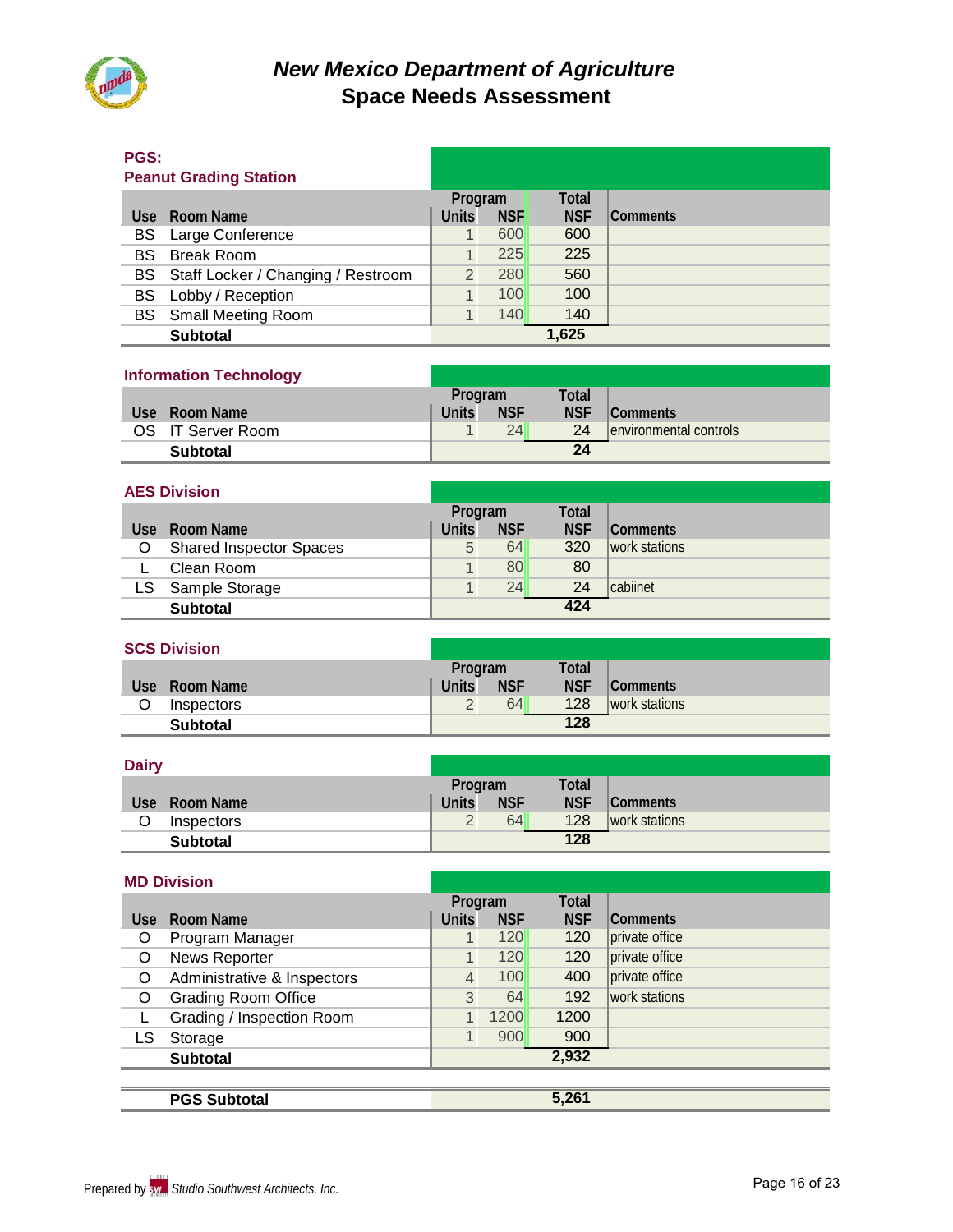

### *New Mexico Department of Agriculture* **Estimate of Probable Cost**

#### **SUMMARY**

| <b>OPTION A - Las Cruces Office</b>                              |                               |  |
|------------------------------------------------------------------|-------------------------------|--|
| <b>New Building Construction for AES and SCS Divisions</b>       | \$11,537,987 Refer to Page 18 |  |
| Renovation of existing building for administration, IT, MD, APR, |                               |  |
| Office Support, and Building Support                             | \$8,532,158 Refer to Page 19  |  |
| <b>Secure Parking</b>                                            | \$839,079 Refer to Page 20    |  |
| <b>SUBTOTAL</b>                                                  | \$20,909,224                  |  |
| NMGRT @ 6.375%                                                   | \$1,332,963                   |  |
| <b>TOTAL</b>                                                     | \$22,242,187                  |  |

### **OPTION B - Las Cruces Office - FOR INFORMATION ONLY**

| <b>Existing Building Renovation for all divisions and functions</b> |              |                               |
|---------------------------------------------------------------------|--------------|-------------------------------|
| currently housed in the building.                                   |              | \$10,448,687 Refer to Page 21 |
| <b>Secure Parking</b>                                               |              | \$839,079 Refer to Page 20    |
| <b>SUBTOTAL</b>                                                     | \$11,287,766 |                               |
| NMGRT @ 6.375%                                                      | \$719,595    |                               |
| <b>TOTAL</b>                                                        | \$12,007,361 |                               |

| <b>OPTION C - Albuquerque District Office</b> |                              |
|-----------------------------------------------|------------------------------|
| <b>New Building Construction</b>              | \$1,862,515 Refer to Page 22 |
| <b>Site Costs</b>                             | \$225,245 Refer to Page 22   |
| <b>SUBTOTAL</b>                               | \$2,087,760                  |
| NMGRT @ 7.1875%                               | \$150,058                    |
| <b>TOTAL</b>                                  | \$2,237,818                  |

| <b>OPTION D - Peanut Grading Station</b>                          |                              |
|-------------------------------------------------------------------|------------------------------|
| <b>Existing Building Renovation and New Construction Addition</b> | \$1,831,386 Refer to Page 23 |
| NMGRT @ 8.1875%                                                   | \$149,945                    |
| <b>TOTAL</b>                                                      | \$1,981,331                  |

|                                                                | \$/SF  |  |
|----------------------------------------------------------------|--------|--|
| <b>Individual Building Components - Building Upgrades Only</b> |        |  |
| <b>REROOF</b>                                                  | \$18   |  |
| HVAC, LAB                                                      | \$60   |  |
| HVAC, OTHER                                                    | \$40   |  |
| ELECTRICAL/DATA, LAB                                           | \$35   |  |
| ELECTRICAL/DATA, OTHER                                         | \$26   |  |
| <b>FIRE PROTECTION</b>                                         | \$2.50 |  |
| <b>FIRE ALARM</b>                                              | \$3.25 |  |
|                                                                |        |  |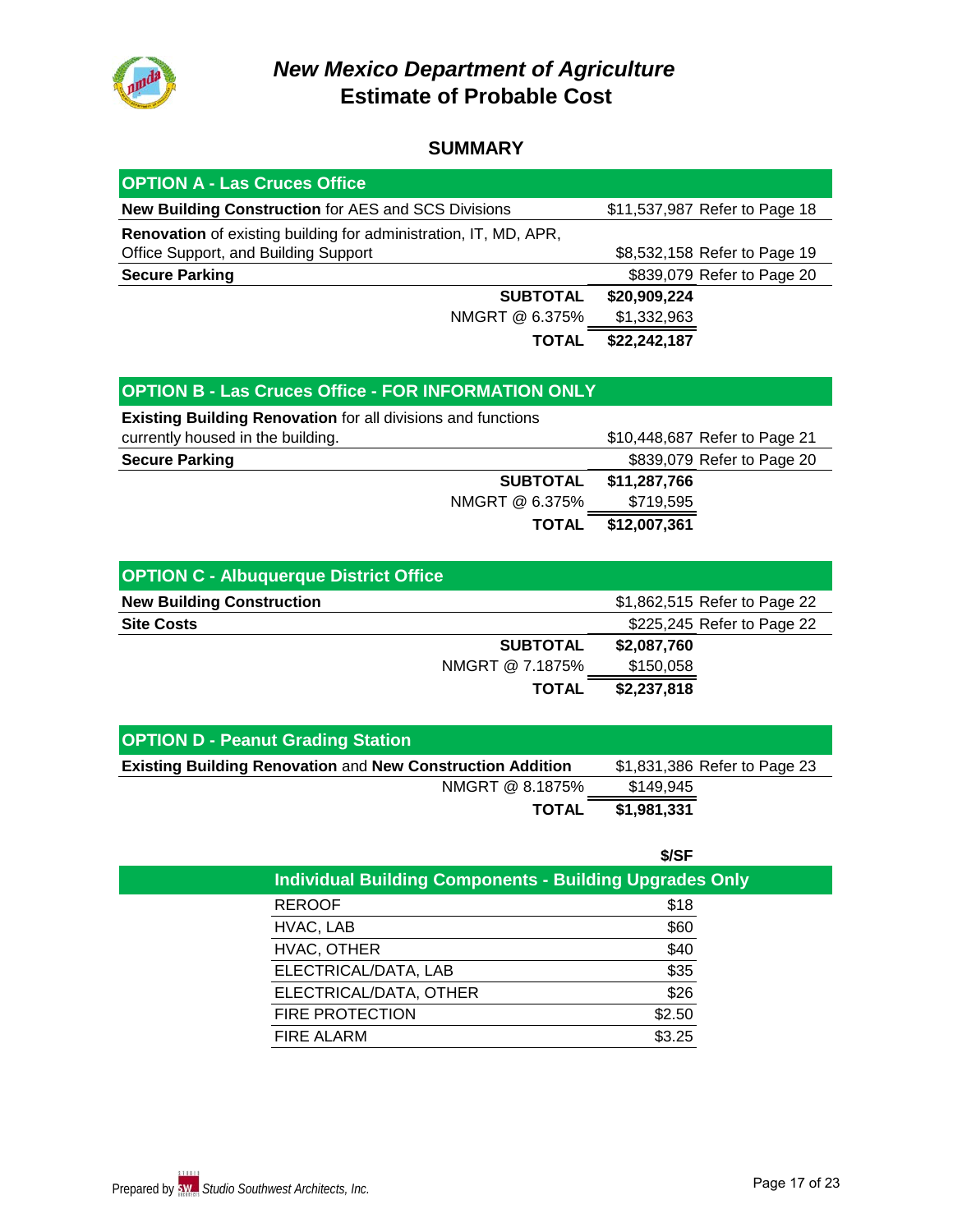

### **NEW BUILDING CONSTRUCTION FOR LAS CRUCES AES & SCS** *OPTION A*

|                                                       | <b>GSF</b>               | \$/SF           | <b>TOTALS</b> |
|-------------------------------------------------------|--------------------------|-----------------|---------------|
| <b>Las Cruces New Construction</b>                    |                          |                 |               |
| <b>BUILDING SHELL</b>                                 | 27,540                   | \$130           | \$3,580,200   |
|                                                       | <b>NSF</b>               | \$/SF           | <b>TOTALS</b> |
| <b>Agriculture &amp; Environmental Services (AES)</b> |                          |                 |               |
| LAB                                                   | 5,190                    | \$260           | \$1,349,400   |
| <b>LAB SUPPORT</b>                                    | 2,370                    | \$200           | \$474,000     |
| <b>OFFICE</b>                                         | 3,036                    | \$95            | \$288,420     |
| <b>OFFICE SUPPORT</b>                                 | 420                      | \$110           | \$46,200      |
|                                                       |                          |                 |               |
| <b>Standards &amp; Consumer Services (SCS)</b>        |                          |                 |               |
| LAB                                                   | 3,960                    | \$260           | \$1,029,600   |
| <b>LAB SUPPORT</b>                                    | 1,290                    | \$200           | \$258,000     |
| <b>OFFICE</b>                                         | 1,388                    | \$95            | \$131,860     |
| OFFICE SUPPORT                                        | 0                        | \$110           | \$0           |
|                                                       |                          |                 |               |
| <b>Building Gross-up Factor</b>                       |                          |                 |               |
| <b>DEPARTMENT &amp; BUILDING</b>                      | 9,886                    | \$100           | \$988,600     |
|                                                       | <b>CONSTRUCTION COST</b> |                 | \$8,146,280   |
| NMSU SOFT COSTS AT 24% PROJECT COSTS                  |                          |                 | \$2,793,010   |
|                                                       |                          | <b>SUBTOTAL</b> | \$10,939,290  |
| ESCALATION FOR YEAR 1 @ 2.7%                          |                          |                 | \$295,361     |
|                                                       |                          | <b>SUBTOTAL</b> | \$11,234,651  |
| ESCALATION FOR YEAR 2 @ 2.7%                          |                          |                 | \$303,336     |
|                                                       |                          | <b>TOTAL</b>    | \$11,537,987  |
|                                                       |                          |                 |               |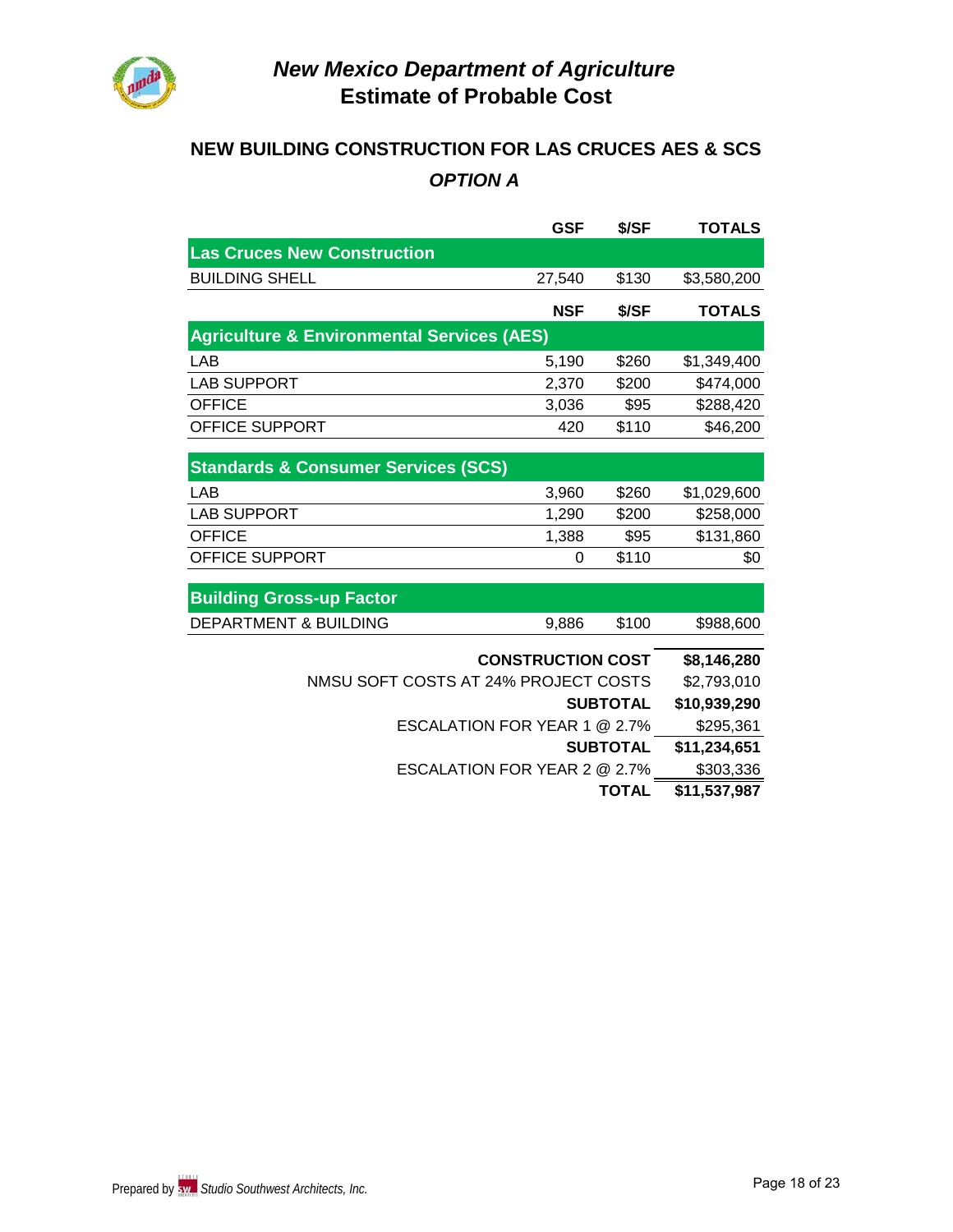

# **RENOVATIONS AT LAS CRUCES FOR ADMIN, IT, MD, AND APR** *OPTION A*

|                                                    | <b>NSF</b>                   | \$/SF           | <b>TOTALS</b> |
|----------------------------------------------------|------------------------------|-----------------|---------------|
| <b>Administration/Director's Office</b>            |                              |                 |               |
| <b>OFFICE</b>                                      | 3,105                        | \$105           | \$326,025     |
| OFFICE SUPPORT                                     | 560                          | \$120           | \$67,200      |
| <b>Information Technology (IT)</b>                 |                              |                 |               |
| <b>OFFICE</b>                                      | 1,496                        | \$105           | \$157,080     |
| OFFICE SUPPORT                                     | 100                          | \$120           | \$12,000      |
| <b>Markekting &amp; Development (MD)</b>           |                              |                 |               |
| <b>OFFICE</b>                                      | 1,748                        | \$105           | \$183,540     |
| OFFICE SUPPORT                                     | 600                          | \$120           | \$72,000      |
| <b>TEST KITCHEN</b>                                | 200                          | \$300           | \$60,000      |
| <b>LAB SUPPORT</b>                                 | 400                          | \$220           | \$88,000      |
| <b>Agricultural Programs &amp; Resources (APR)</b> |                              |                 |               |
| <b>OFFICE</b>                                      | 1,052                        | \$105           | \$110,460     |
| OFFICE SUPPORT                                     | 900                          | \$120           | \$108,000     |
| <b>Shared Staff Support</b>                        |                              |                 |               |
| OFFICE SUPPORT                                     | 5,865                        | \$120           | \$703,800     |
|                                                    |                              |                 |               |
| <b>Shared Building Support</b>                     |                              |                 |               |
| <b>OFFICE</b>                                      | 228                          | \$105           | \$23,940      |
| OFFICE SUPPORT                                     | 1,940                        | \$100           | \$194,000     |
| <b>Building Gross-up Factor</b>                    |                              |                 |               |
| DEPARTMENT & BUILDING                              | 9,850                        | \$100           | \$985,000     |
| <b>Building Upgrades</b>                           |                              |                 |               |
| <b>REROOF</b>                                      | 28,000                       | \$18            | \$504,000     |
| <b>FIRE PROTECTION</b>                             | 28,000                       | \$2.50          | \$70,000      |
| <b>FIRE ALARM</b>                                  | 28,000                       | \$3.25          | \$91,000      |
| <b>HVAC</b>                                        | 28,000                       | \$55            | \$1,540,000   |
| ELECT/DATA                                         | 28,000                       | \$26            | \$728,000     |
|                                                    | <b>CONSTRUCTION COST</b>     |                 | \$6,024,045   |
| NMSU SOFT COSTS AT 24% PROJECT COSTS               |                              |                 | \$2,065,387   |
| <b>SUBTOTAL</b>                                    |                              |                 | \$8,089,432   |
| ESCALATION FOR YEAR 1 @ 2.7%                       |                              |                 | \$218,415     |
|                                                    |                              | <b>SUBTOTAL</b> | \$8,307,847   |
|                                                    | ESCALATION FOR YEAR 2 @ 2.7% |                 | \$224,312     |
|                                                    |                              | <b>TOTAL</b>    | \$8,532,158   |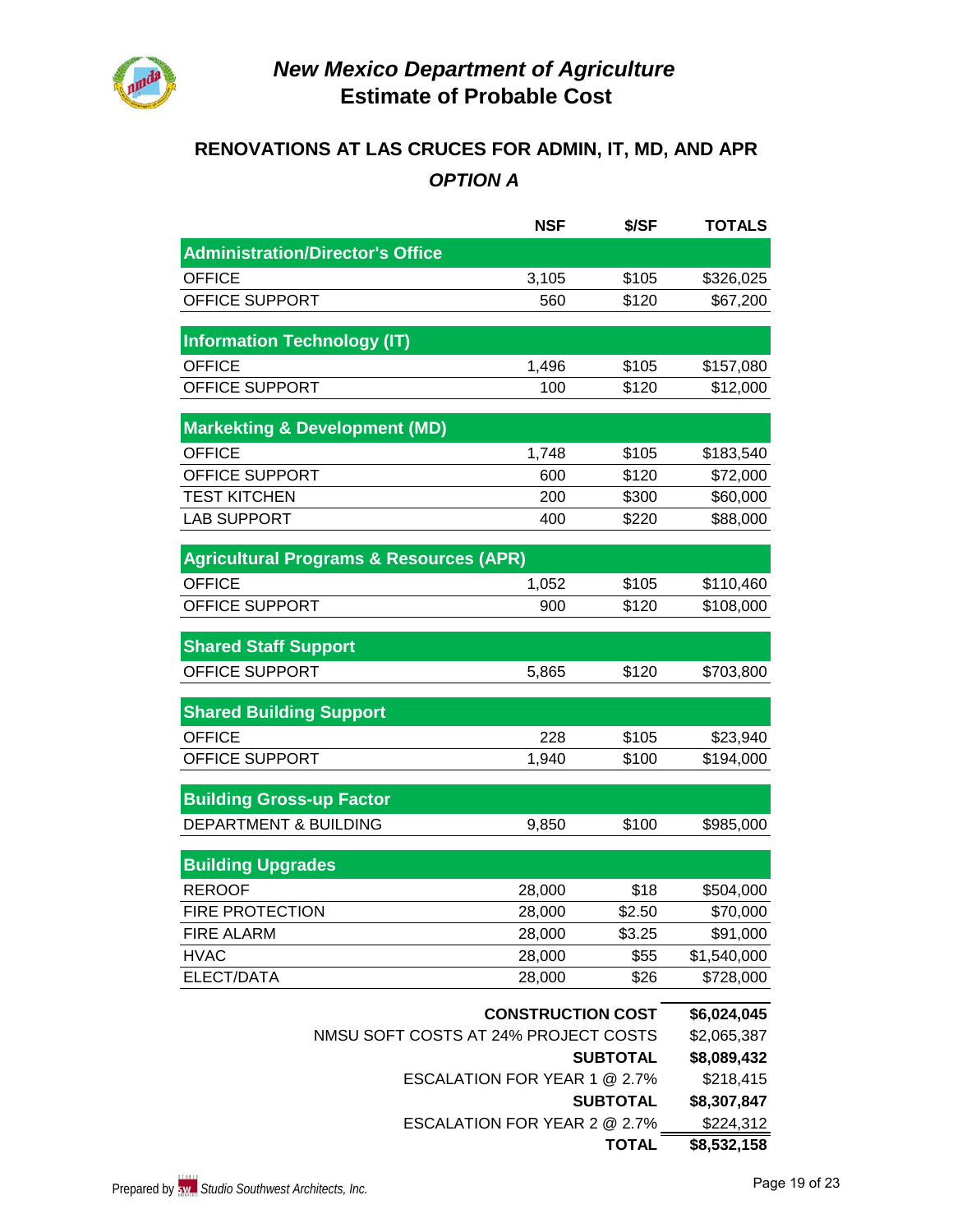

# *New Mexico Department of Agriculture* **Estimate of Probable Cost**

### **SECURE PARKING AT LAS CRUCES**

### *OPTION A & B*

|                                               | <b>UNITS</b>             | \$/UNIT         | <b>TOTALS</b> |
|-----------------------------------------------|--------------------------|-----------------|---------------|
| <b>Site Cost Estimates for Secure Parking</b> |                          |                 |               |
| PARKING, ASPHALT (NEW)                        | 23,825 SF                | \$5             | \$119,125     |
| FENCING, SECURITY, 8' HIGH                    | 834 LF                   | \$22            | \$18,348      |
| <b>WALKWAYS, CONCRETE</b>                     | 1,000 SF                 | \$350           | \$350,000     |
| GATES, AUTOMATIC, 24' WIDE                    | 2 EA                     | \$3,600         | \$7,200       |
| <b>SITE LIGHTING POLES</b>                    | <b>10 EA</b>             | \$4,500         | \$45,000      |
| <b>SECURITY CAMERAS</b>                       | 10 EA                    | \$2,000         | \$20,000      |
| <b>LANDSCAPING</b>                            | 5,000 SF                 | \$4             | \$20,000      |
| <b>CURB &amp; GUTTER</b>                      | 850 LF                   | \$15            | \$12,750      |
|                                               |                          |                 |               |
|                                               | <b>CONSTRUCTION COST</b> |                 | \$592,423     |
| NMSU SOFT COSTS AT 24% PROJECT COSTS          |                          |                 | \$203,116     |
|                                               |                          | <b>SUBTOTAL</b> | \$795,539     |
| ESCALATION FOR YEAR 1 @ 2.7%                  |                          |                 | \$21,480      |
|                                               |                          | <b>SUBTOTAL</b> | \$817,019     |
| ESCALATION FOR YEAR 2 @ 2.7%                  |                          |                 | \$22,060      |
|                                               |                          | TOTAL           | \$839,079     |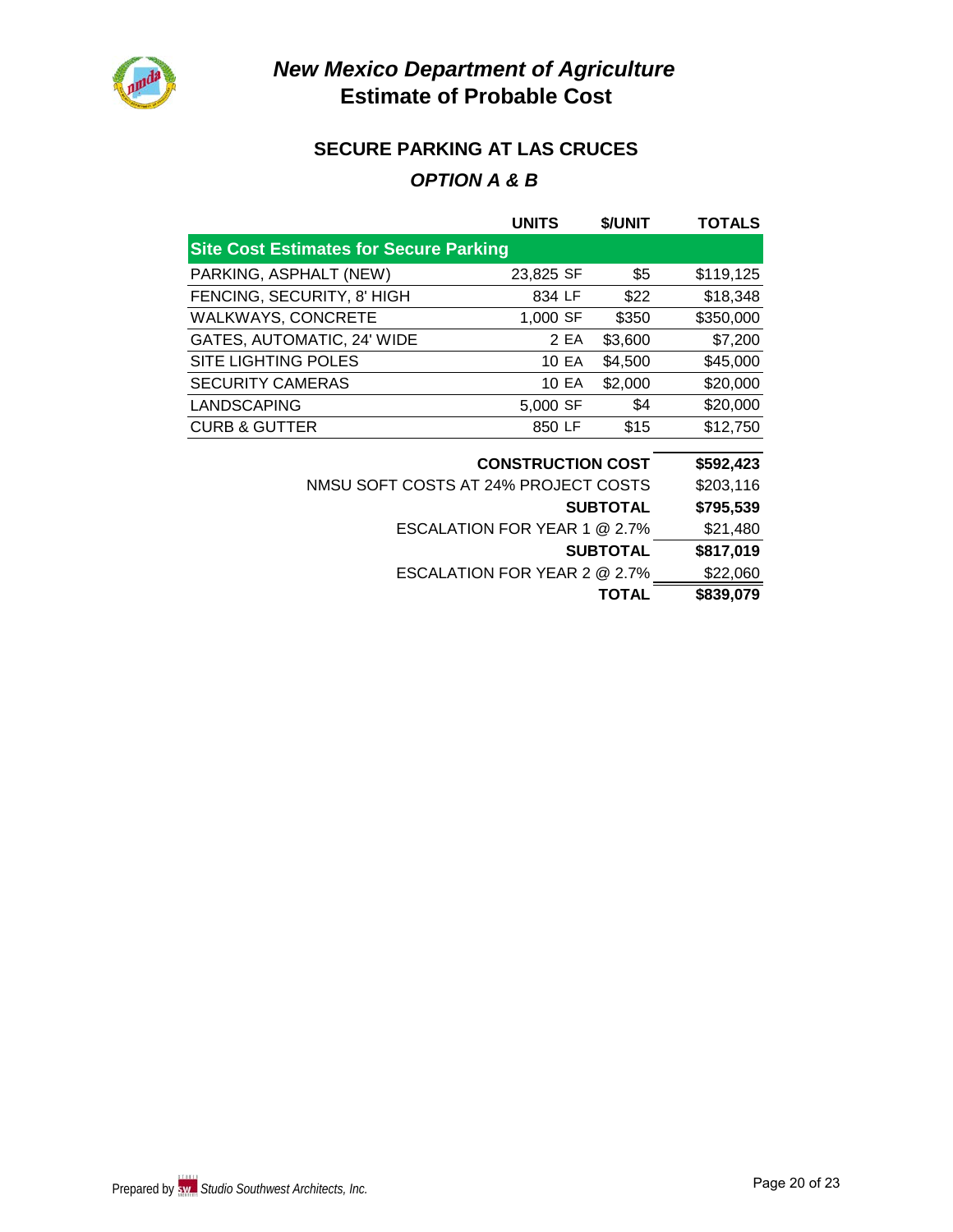

### **RENOVATIONS TO EXISTING BUILDING IN LAS CRUCES** *OPTION B*

|                                                            | <b>NSF</b>                                                                 | \$/SF  | <b>TOTALS</b> |  |  |
|------------------------------------------------------------|----------------------------------------------------------------------------|--------|---------------|--|--|
|                                                            | <b>Existing Building Renovation - No Change in Building Square Footage</b> |        |               |  |  |
| LABS                                                       |                                                                            |        |               |  |  |
| <b>METROLOGY</b>                                           | 1,754                                                                      | \$300  | \$526,200     |  |  |
| <b>PETROLEUM</b>                                           | 825                                                                        | \$300  | \$247,500     |  |  |
| AES                                                        | 3,499                                                                      | \$300  | \$1,049,700   |  |  |
| ENTOMOLOGY/SEED                                            | 1.471                                                                      | \$250  | \$367,750     |  |  |
| <b>OPTION B - Las Cruces Office - FOR INFORMATION ONLY</b> | 20,451                                                                     | \$120  | \$2,454,120   |  |  |
| <b>REROOF</b>                                              | 28,000                                                                     | \$18   | \$504,000     |  |  |
| <b>FIRE PROTECTION</b>                                     | 28,000                                                                     | \$2.50 | \$70,000      |  |  |
| <b>FIRE ALARM</b>                                          | 28,000                                                                     | \$3.25 | \$91,000      |  |  |
| HVAC, LAB                                                  | 7,549                                                                      | \$60   | \$452,940     |  |  |
| HVAC, OTHER                                                | 20,451                                                                     | \$40   | \$818,040     |  |  |
| ELECTRICAL, LAB                                            | 7,549                                                                      | \$35   | \$264,215     |  |  |
| ELECTRICAL, OTHER                                          | 20,451                                                                     | \$26   | \$531,726     |  |  |

| <b>TOTAL</b>                         | \$10,448,687 |
|--------------------------------------|--------------|
| ESCALATION FOR YEAR 2 @ 2.7%         | \$274,698    |
| <b>SUBTOTAL</b>                      | \$10,173,989 |
| ESCALATION FOR YEAR 1 @ 2.7%         | \$267,476    |
| <b>SUBTOTAL</b>                      | \$9,906,514  |
| NMSU SOFT COSTS AT 24% PROJECT COSTS | \$2,529,323  |
| <b>CONSTRUCTION COST</b>             | \$7,377,191  |

**\* Option B is included for information only. This option is for the renovation of the existing building without any changes in the building square footage, occupant load, or the divisions currently in the building. This option does not meet the spatial or functional requirements.**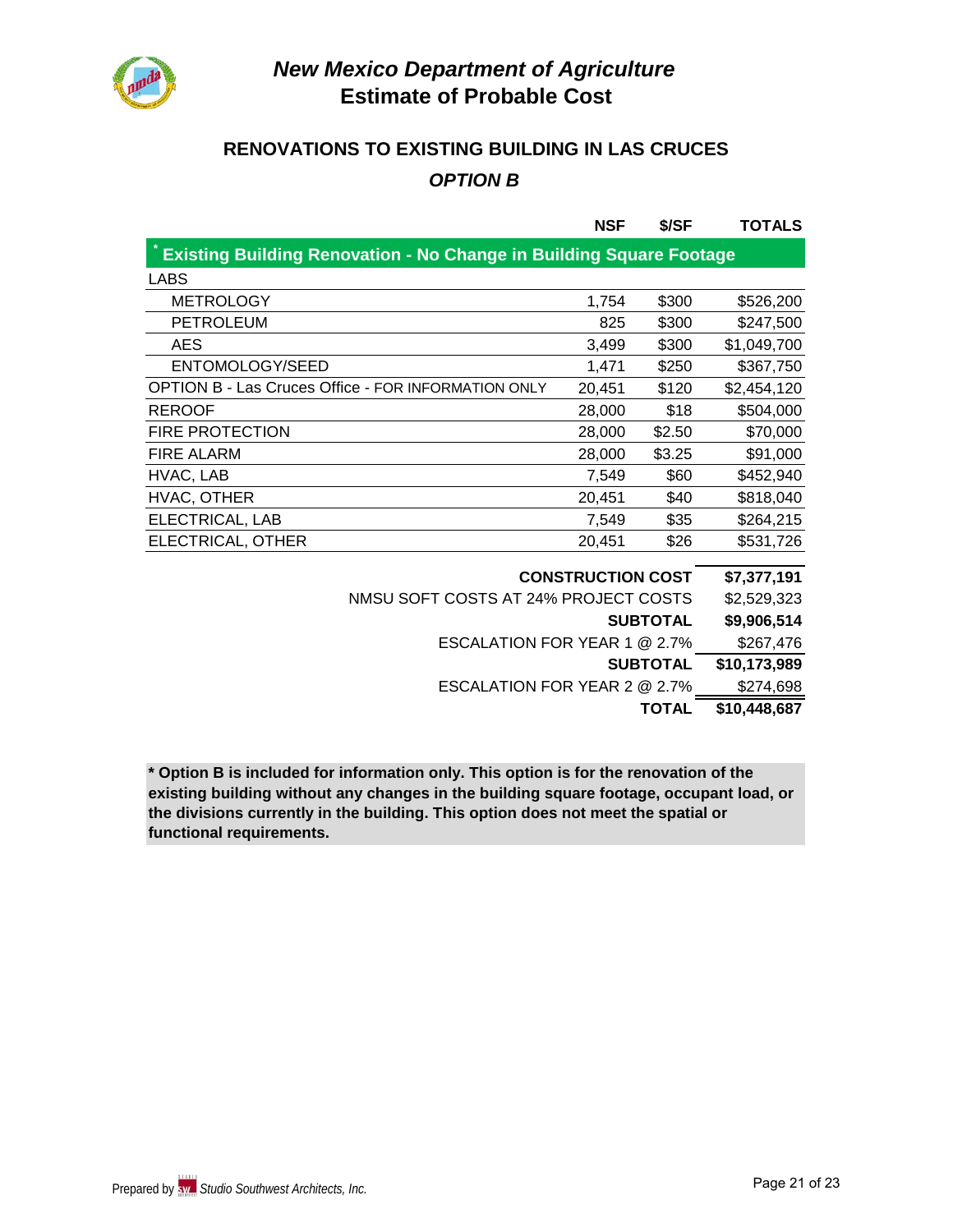

### **NEW CONSTRUCTION AT ALBUQUERQUE DISTRICT OFFICE** *OPTION C*

|                                          | <b>GSF</b>                   | \$/SF           | TOTALS        |
|------------------------------------------|------------------------------|-----------------|---------------|
| <b>Albuquerque District Office (ADO)</b> |                              |                 |               |
| <b>BUILDING SHELL</b>                    | 6,096                        | \$130           | \$792,480     |
|                                          | <b>NSF</b>                   | \$/SF           | <b>TOTALS</b> |
| <b>OFFICE</b>                            | 1,864                        | \$95            | \$177,080     |
| <b>OFFICE SUPPORT</b>                    | 696                          | \$110           | \$76,560      |
| LAB                                      | 64                           | \$260           | \$16,640      |
| <b>LAB SUPPORT</b>                       | 440                          | \$200           | \$88,000      |
| <b>BUILDING SUPPORT</b>                  | 1,825                        | \$90            | \$164,250     |
|                                          | <b>CONSTRUCTION COST</b>     |                 | \$1,315,010   |
| NMSU SOFT COSTS AT 24% PROJECT COSTS     |                              |                 | \$450,861     |
|                                          |                              | <b>SUBTOTAL</b> | \$1,765,871   |
|                                          | ESCALATION FOR YEAR 1 @ 2.7% |                 | \$47,679      |
|                                          |                              | <b>SUBTOTAL</b> | \$1,813,549   |
|                                          | ESCALATION FOR YEAR 2 @ 2.7% |                 | \$48,966      |
|                                          |                              | TOTAL           | \$1,862,515   |

|                                      | <b>UNITS</b>                 | \$/UNIT         | <b>COSTS</b> |
|--------------------------------------|------------------------------|-----------------|--------------|
| <b>Site Costs for ADO</b>            |                              |                 |              |
| PARKING, ASPHALT (NEW)               | 15,200 SF                    | \$5             | \$76,000     |
| FENCING, SECURITY, 8' HIGH           | 200 LF                       | \$22            | \$4,400      |
| GATE, AUTOMATIC, 24' WIDE            | 2 EA                         | \$3,600         | \$7,200      |
| <b>WALKWAYS, CONCRETE</b>            | 1,000 SF                     | \$3.50          | \$3,500      |
| <b>SITE LIGHTING POLES</b>           | 7 EA                         | \$4,500         | \$31,500     |
| <b>SECURITY CAMERAS</b>              | 5 EA                         | \$2,000         | \$10,000     |
| <b>LANDSCAPING</b>                   | 4,358 SF                     | \$4             | \$17,432     |
| <b>CURB &amp; GUTTER</b>             | 600 LF                       | \$15            | \$9,000      |
|                                      |                              |                 |              |
|                                      | <b>CONSTRUCTION COST</b>     |                 | \$159,032    |
| NMSU SOFT COSTS AT 24% PROJECT COSTS |                              |                 | \$54,525     |
|                                      |                              | <b>SUBTOTAL</b> | \$213,557    |
|                                      | ESCALATION FOR YEAR 1 @ 2.7% |                 | \$5,766      |
|                                      |                              | <b>SUBTOTAL</b> | \$219,323    |
|                                      | ESCALATION FOR YEAR 2 @ 2.7% |                 | \$5,922      |
|                                      |                              | TOTAL           | \$225,245    |

### **BUILDING & SITE TOTAL: \$2,087,760**